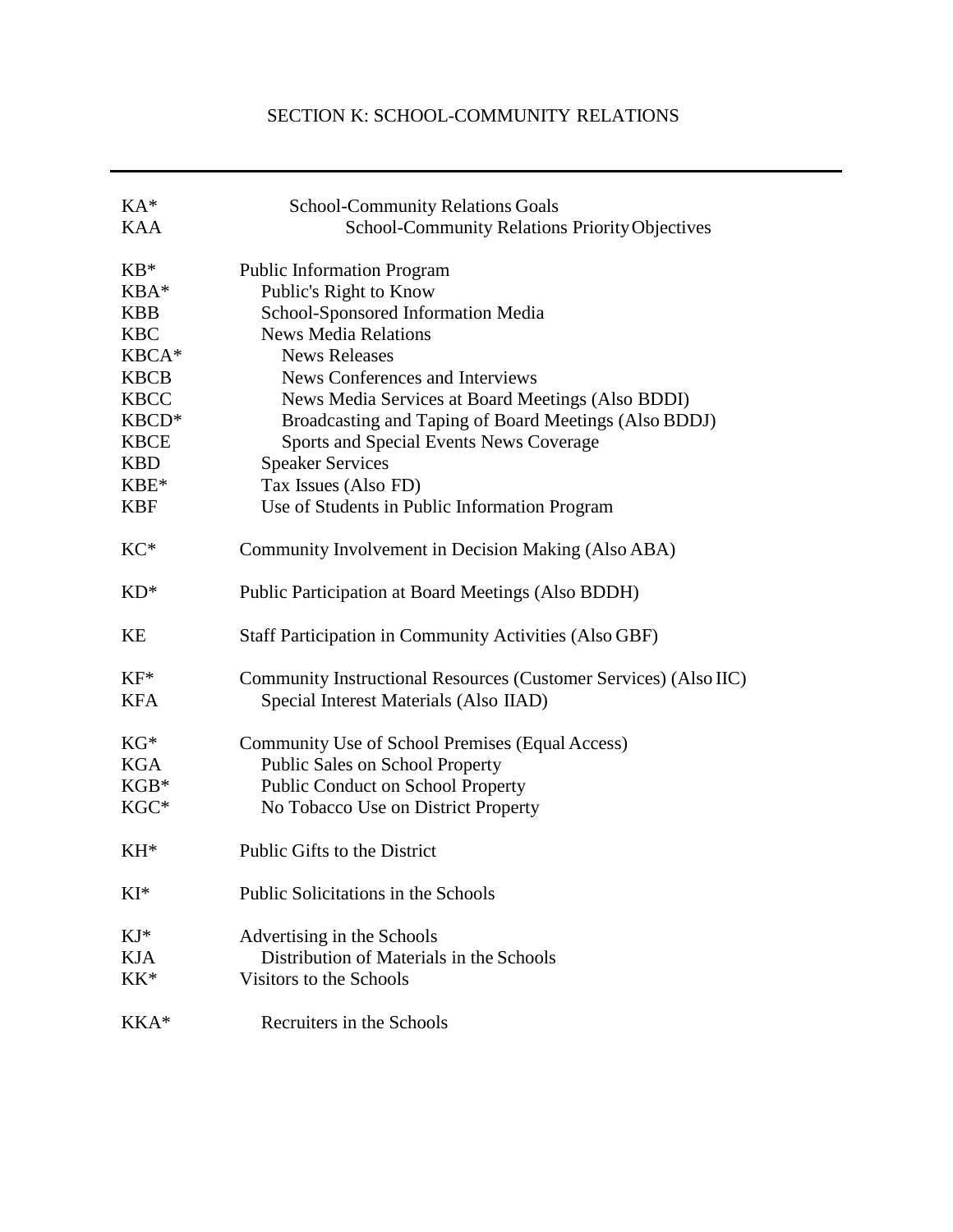# SECTION K: SCHOOL-COMMUNITY RELATIONS (Continued)

| $KL^*$     | <b>Public Complaints</b>                                          |
|------------|-------------------------------------------------------------------|
| <b>KLA</b> | <b>Public Complaints About Policies</b>                           |
| $KLB*$     | Public Complaints About the Curriculum or Instructional Materials |
| <b>KLC</b> | <b>Public Complaints About Facilities or Services</b>             |
| $KLD^*$    | <b>Public Complaints About School Personnel</b>                   |
| KM         | <b>Relations with Community Organizations</b>                     |
| <b>KMA</b> | <b>Relations with Parent Organizations</b>                        |
| <b>KMB</b> | <b>Relations with Booster Organizations</b>                       |
| <b>KMC</b> | <b>Relations with Neighborhood Associations</b>                   |
| <b>KMD</b> | Relations with Religious Organizations                            |
| <b>KME</b> | <b>Relations with Youth Organizations</b>                         |
| <b>KMF</b> | <b>Relations with Private Social Service Organizations</b>        |
| KMG        | <b>Relations with Business Organizations</b>                      |
| <b>KMH</b> | <b>Relations with Labor Organizations</b>                         |
| KMI        | <b>Relations with Political Organizations</b>                     |
| <b>KMJ</b> | <b>Relations with Indian Tribal Councils</b>                      |

\* denotes areas covered by Board policy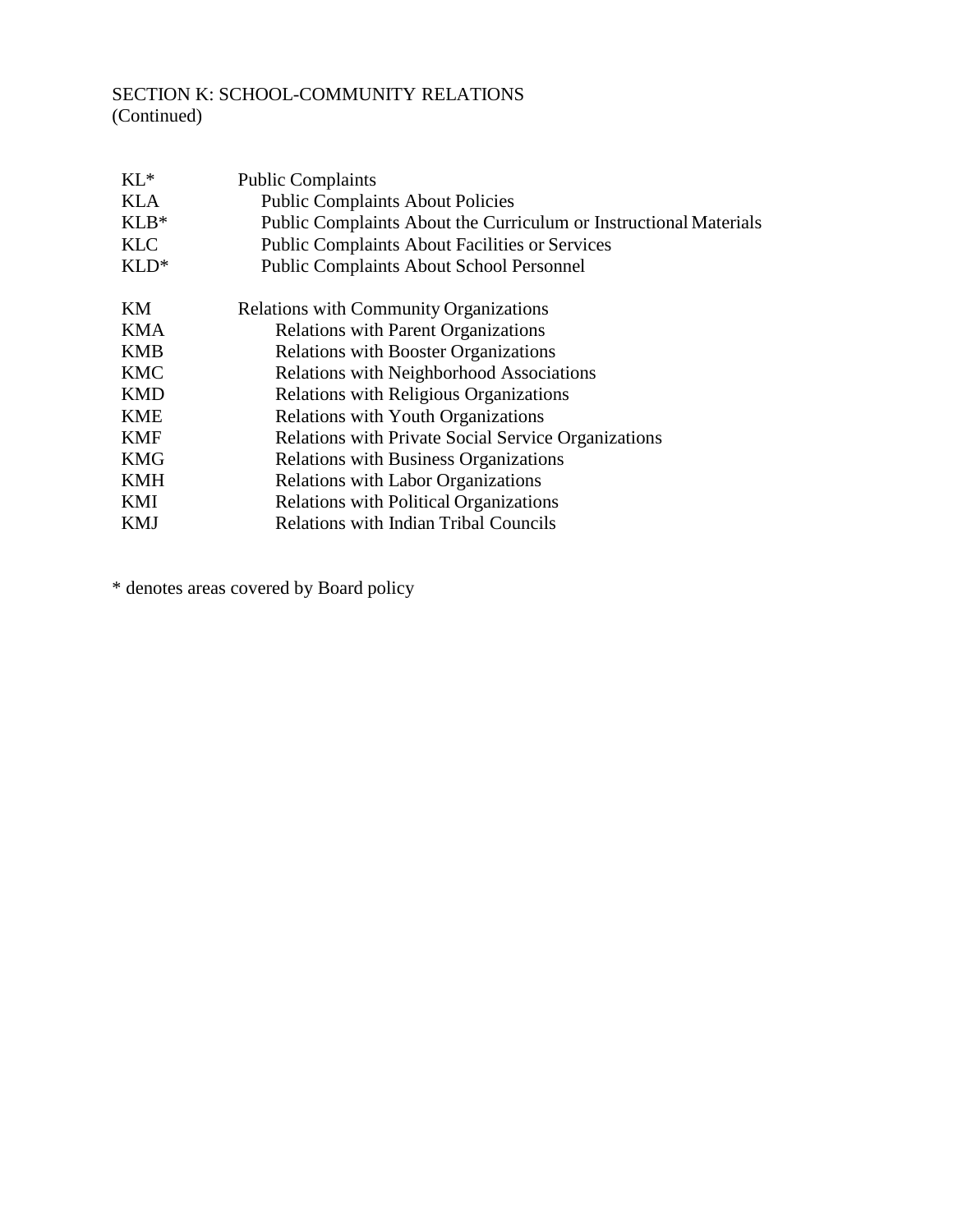## SCHOOL-COMMUNITY RELATIONS GOALS

The Board, in an effort to ensure and enhance the possibilities for excellence in the education of children in a free society, presents and endorses this statement of policy on school-community relations because of its conviction that (a) the public schools belong in every sense to the people who created them by consent, and support them by taxation; (b) the schools are only as strong as the intelligent and informed support of the people of the District, and never any stronger; and (c) the support of the people must be based upon their knowledge of, their understanding about and their participation in the aims and efforts of the school system.

The Board therefore affirms its commitment to:

- 1. use all available channels of communication in informing District citizens about the policies, programs, problems and planning of the school system;
- 2. recognize the right of the news media to inquire, research and report to the public information about the school system and to assist the media in so doing;
- 3. conduct all of its business in public sessions except for those matters to be discussed in executive session in compliance with the Open Meetings Act (Sunshine Law) and
- 4. invite and encourage the advice and counsel of District citizens at all times and to facilitate this by scheduling public hearings when required and by the establishmentof District advisory committees.

[Adoption date: August 20, 1992] [Re-adoption date: May 16, 2002] [Re-adoption date: September 16, 2010] [Re-adoption date: September 17, 2015]

LEGAL REFS.: ORC 3315.07 OAC 3301-35-02; 3301-35-04

CROSS REFS.: AE, School District Goals and Objectives KBA, Public's Right to Know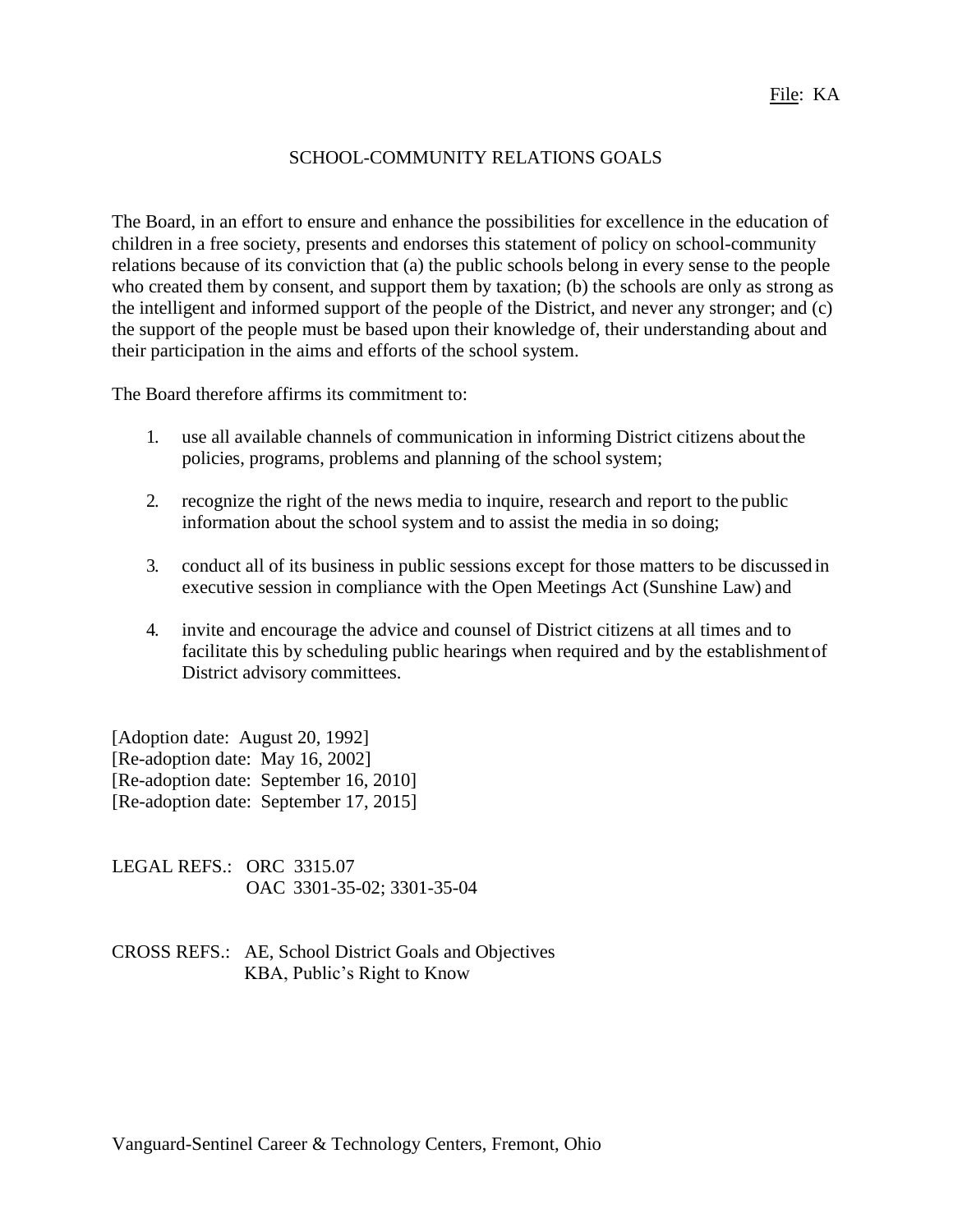# PUBLIC'S RIGHT TO KNOW

The Board supports the right of the people to know about the programs and services of their schools and makes efforts to disseminate appropriate information. Each building director is authorized and expected to keep the school's community informed about the school's programs and activities. The release of information of Districtwide interest is coordinated by the Superintendent.

Business of the Board is discussed and decisions are made at public meetings of the Board, except such matters required to be discussed in private executive sessions.

The official minutes of the Board, its written policies, its financial records and all other public records are open for inspection in the central office during the hours when the administrative offices are open.

Each Board member attends public records training every term for which he/she is elected to public office. However, the Board may, by resolution, designate one or more persons to attend public records training on its behalf. If so decided, the Board appoints a designee whenever the composition of the Board changes.

The District may ask that the identity of an individual requesting information and the reason the information is sought be in writing. The District first informs the requester that such disclosure is not mandatory, unless the request is for student directory information. The District also informs the requester that providing such information in writing enhances the District's abilityto identify, locate or deliver the records sought. The District may also ask that the request be put in writing, but notifies the requester that it is not mandatory to do so.

Any individual who wants to obtain or inspect a copy of a public record may request to have the record duplicated on paper, on the same medium on which the record is kept or on any other medium that the Superintendent/designee determines reasonable. If the request is ambiguous or overly broad, the District informs the requester of the manner in which records are maintained and accessed in the ordinary course of business and allows the requester to revise the request.

Records pertaining to individual students and other confidential materials are not released for inspection. Only that information deemed "directory information" may be released from an individual student's file, and only after complying with the regulations prepared by the administration for the release of such information. Student directory information is not released when parents have affirmatively withdrawn their consent to release in writing. Student records that consist of "personally identifiable information" generally are exempt from disclosure.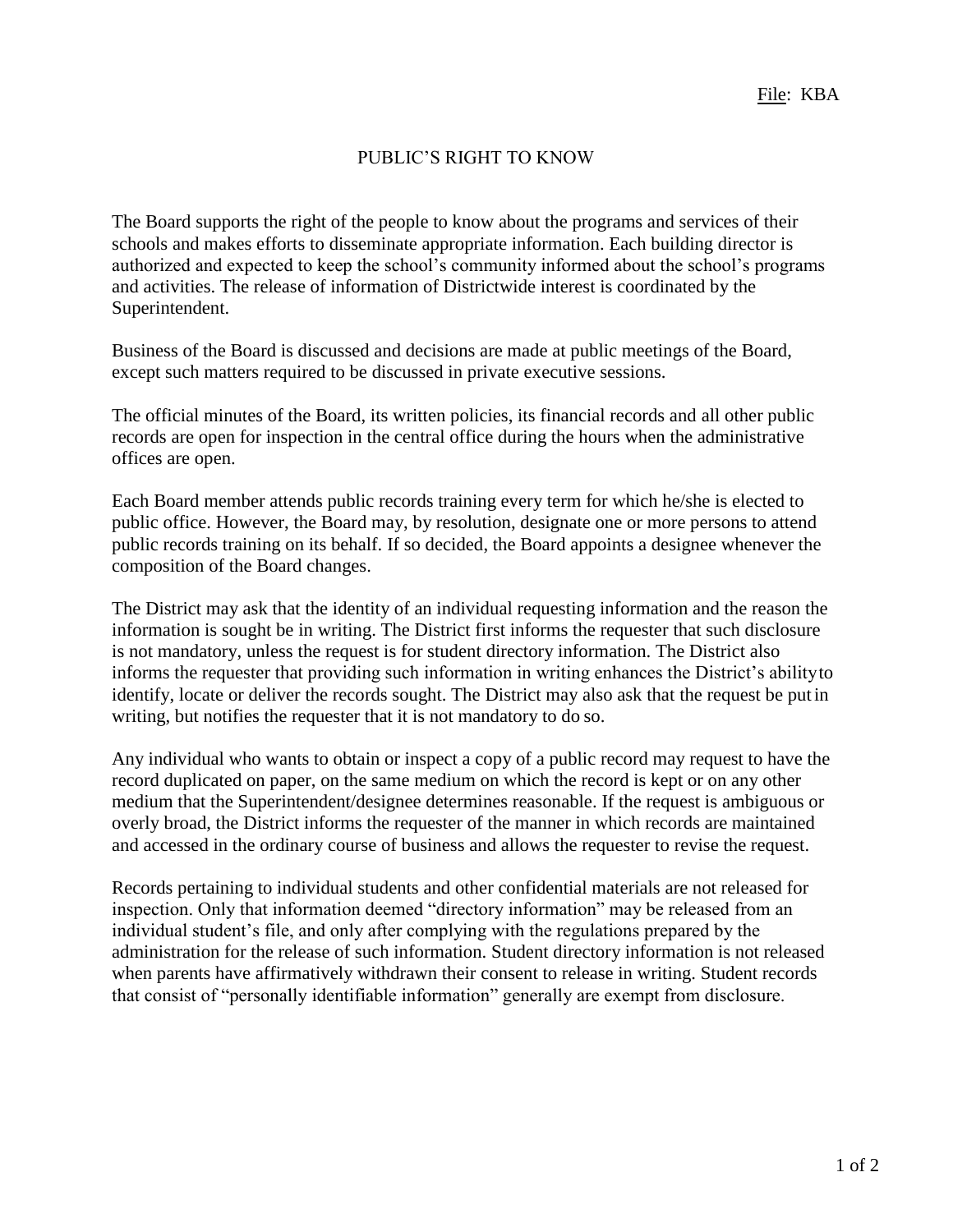All records responsive to the request are made available in a reasonable period of time. The District makes the requester aware of any information that is exempt from disclosure requirements by notifying the requester of any redacted information or by making redactions in a plainly visible manner. If a public records request is denied, the District provides an explanation with legal authority for the denial of the request. This explanation is provided in writing if the request is made in writing or if the Superintendent/designee determines written explanation is necessary.

The Superintendent/designee transmits the information sought by mail or by any other means of delivery requested, if the method is reasonably available. The number of mail requests sent to any one person may be limited to 10 a month unless the person certifies, in writing, that neither the records nor the information in them will be used for commercial purposes.

A fee may be charged for copies and/or delivery. The District may require the fee charged for copies and/or delivery be paid in advance.

The Board's public records policy is posted in a conspicuous location in the central office and in all other District buildings and employee handbooks provided by the District. The policy is distributed directly to the records custodian and receipt of the policy by the custodian is acknowledged. A copy of the records retention schedule is maintained and readily available to the public in the central office.

[Adoption date: May 16, 2002] [Re-adoption date: August 16, 2007] [Re-adoption date: September 16, 2010] [Re-adoption date: September 17, 2015]

LEGAL REFS.: Family Educational Rights and Privacy Act; 20 USC, Section 1232g ORC 121.22 149.011; 149.35; 149.381; 149.41; 149.43 3319.321 OAC 3301-35-03; 3301-35-04

CROSS REFS.: BDC, Executive Sessions BDDG, Minutes EHA, Data and Records Retention GBL, Personnel Records GBS, Health Insurance Portability and Accountability Act (HIPAA) IGBA, Programs for Students with Disabilities JO, Student Records KA, School-Community Relations Goals KKA, Recruiters in the Schools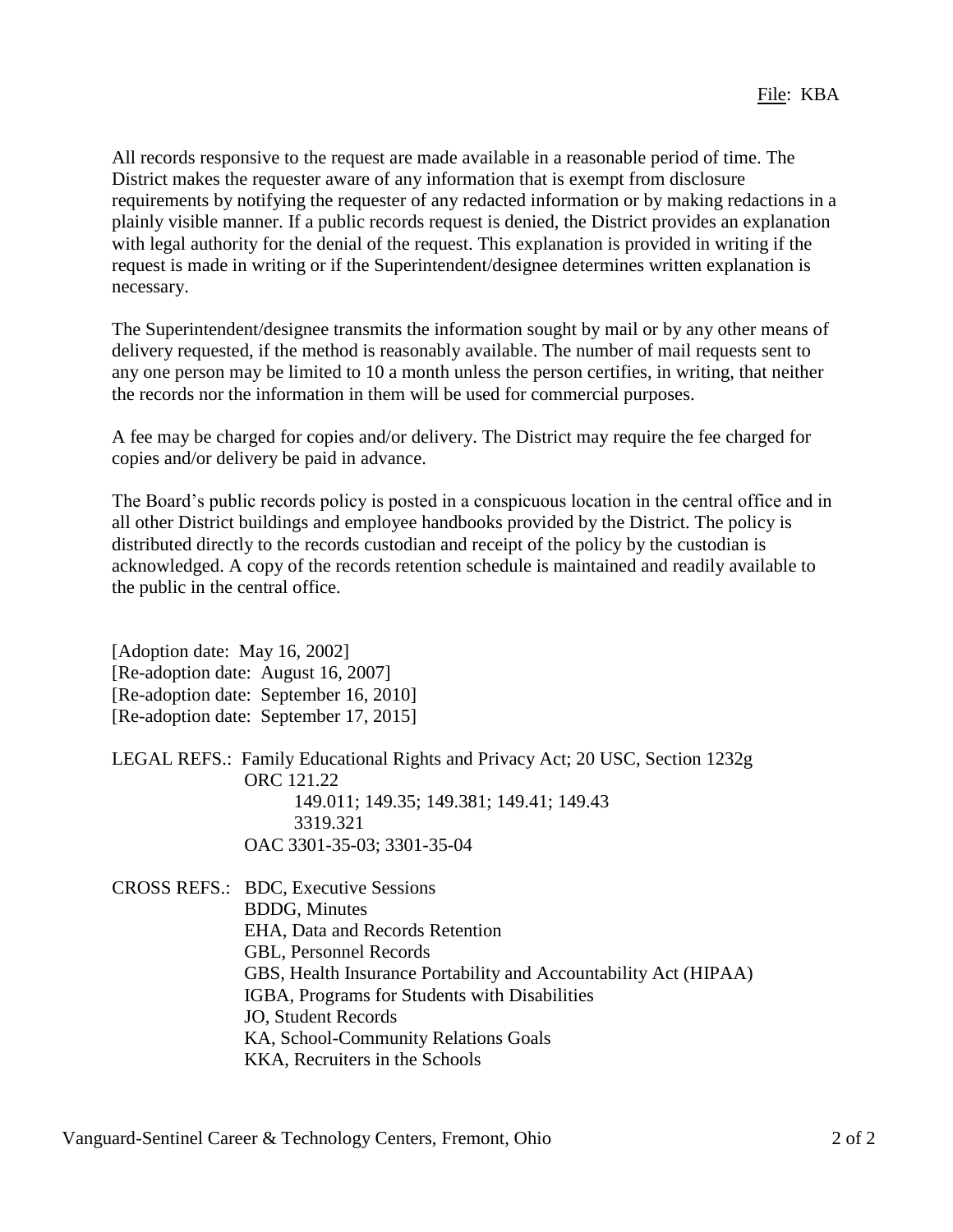### NEWS RELEASES

The District is a public institution endeavoring to serve the educational needs of the community. It is important that information be disseminated concerning school activities and issues. The Superintendent develops procedures to provide wide coverage and to coordinate publicity that enhances the image of the District.

[Adoption date: September 17, 2015] [Re-adoption date: September 17, 2015]

LEGAL REFS.: ORC 3315.07 OAC 3301-35-03; 3301-35-04

CROSS REFS.: BCB, Board Officers EBC, Emergency Management and Safety Plans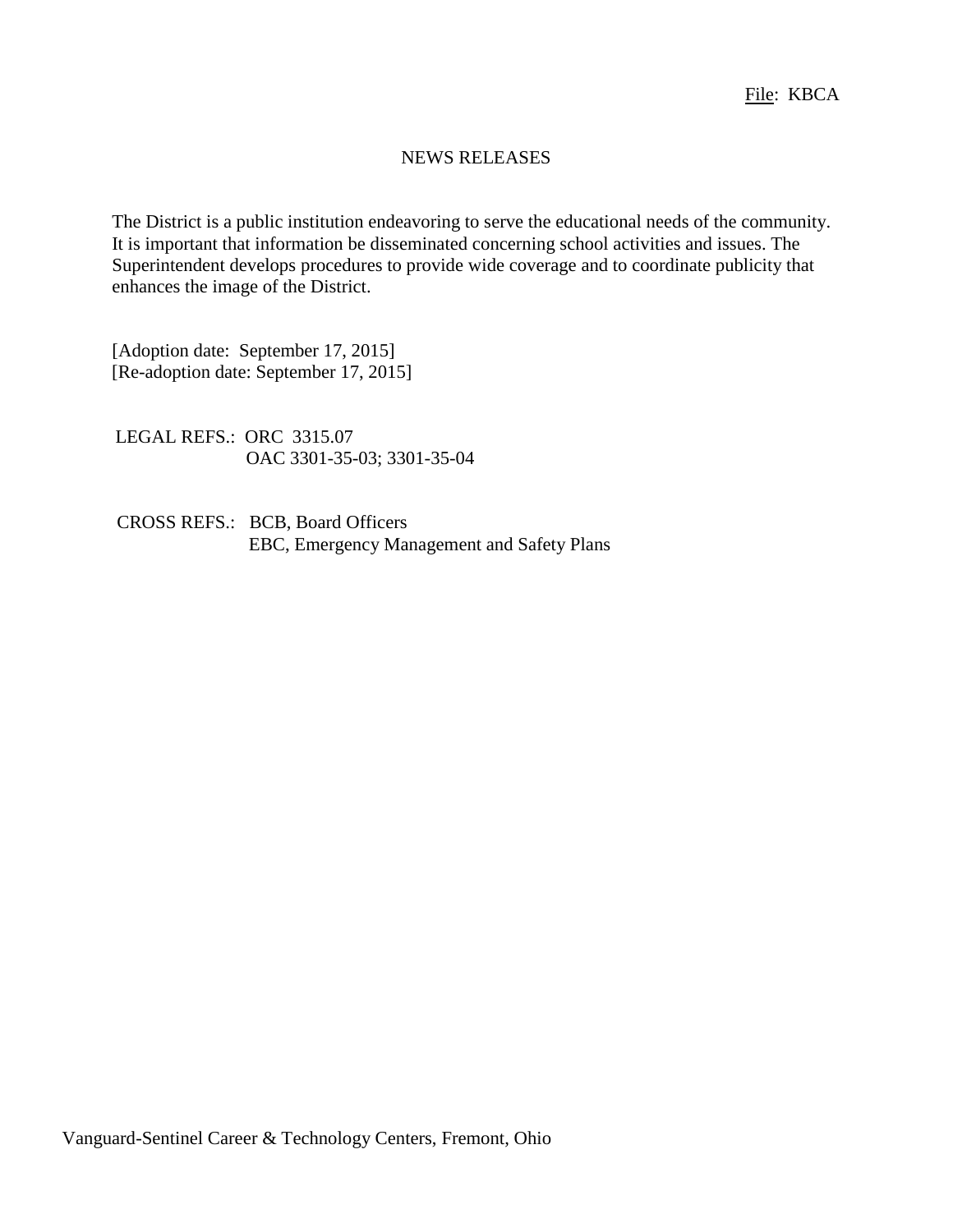# BROADCASTING AND TAPING OF BOARD MEETINGS

Photographic and electronic audio and video broadcasting and recording devices may be used at regular and special Board meetings legally open to the public according to the following guidelines.

- 1. Photographs, broadcasting and recordings of meetings may be made only whenall parties involved have been informed that cameras, broadcasting and/or recording devices are being used. Persons using these devices must notify the Board oftheir intent to do so.
- 2. Persons operating cameras, broadcasting and/or recording devices must do so with a minimum of disruption to those present at the meeting. Specifically, the view between Board members and the audience must not be obstructed, interviews must not be conducted during the meeting and no commentary is to be given in a manner that distracts Board members or the audience.
- 3. The Board has the right to halt any recording that interrupts or disturbs themeeting.

The Board may make the necessary arrangements to have audio recordings of all regular meetings and any special meeting that it deems appropriate.

[Adoption date: May 16, 2002] [Re-adoption date: September 16, 2010] [Re-adoption date: September 17, 2015]

LEGAL REFS.: U.S. Const. Amend. I ORC 121.22 2911.21 2917.12 2921.31 3313.20(A)

CROSS REFS.: BD, School Board Meetings BDDH, Public Participation at Board Meetings (Also KD)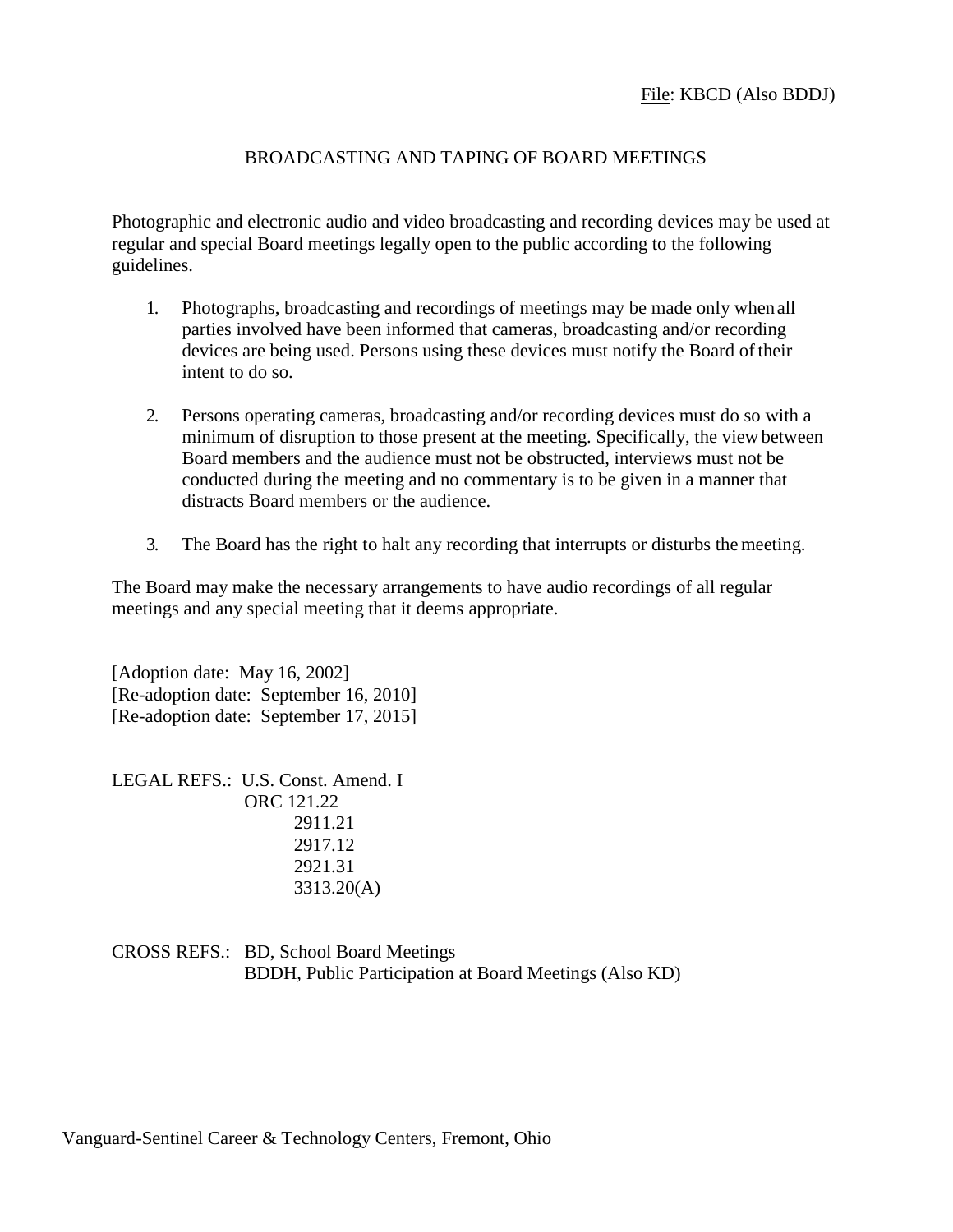### TAX ISSUES

The Board will examine financial needs in advance of any levy or bond elections. The Board will provide the public with information on school building needs and on levy and bond elections; however, it will not use District funds to promote approval of school-related taxissues. To promote community support, a citizens' committee for better schools may be formed.

[Adoption date: August 20, 1992] [Re-adoption date: May 16, 2002] [Re-adoption date: September 16, 2010] [Re-adoption date: September 17, 2015]

LEGAL REFS.: Ohio Const. Art XII, Sections 2,5 ORC Chapter 133 3311.21 3313.37; 3313.375 3315.07 3501.01 Chapter 5705 5748.01 et seq.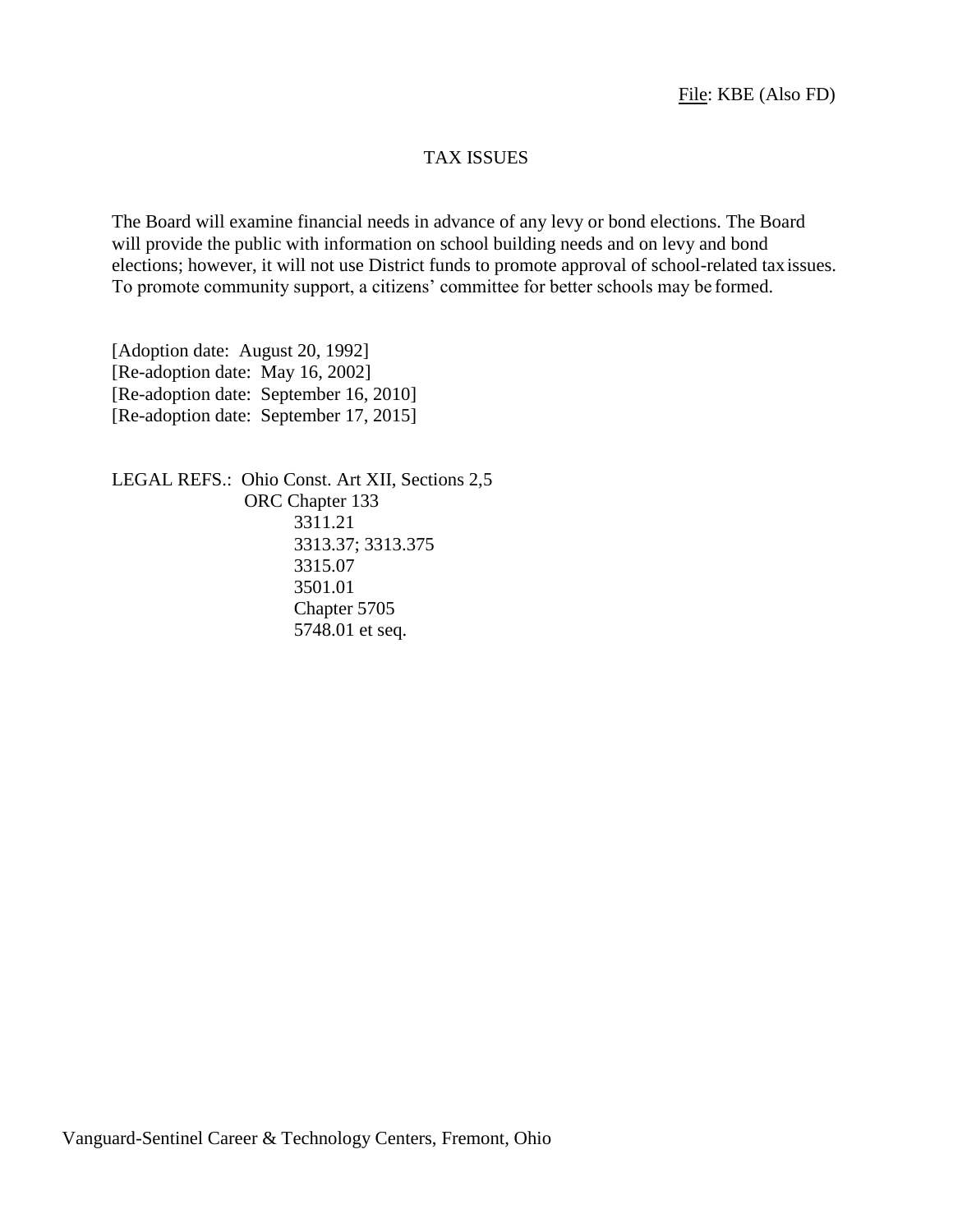# COMMUNITY INVOLVEMENT IN DECISION MAKING

Community participation in the schools is essential to promote and maintain the quality of education for all students.

In addition to electing fellow citizens to represent them on the Board, all citizens may express ideas, concerns and judgments about the schools to the administration, to the staff, to any appointed advisory bodies and ultimately to the Board. Ideas should be addressed to the responsible individual in an appropriate fashion.

Residents may be invited by the Board to act as advisors, individually and in groups, in such areas as:

- 1. clarifying general ideas and attitudes held by residents in regard to the schools;
- 2. assisting in developing Board policies under which the District is to be managed;
- 3. assisting in establishing administrative arrangements and regulations designed to help implement these policies;
- 4. determining the purposes of curriculum and special services to be provided forstudents;
- 5. evaluating the extent to which these purposes are being achieved by presentpolicies and/or
- 6. studying a specific problem or set of closely related problems about which a decision must be made.

The Board gives consideration to the advice it receives from individuals and community groups. Final authority for all decisions rests with the Board.

[Adoption date: September 16, 2010] [Re-adoption date: September 17, 2015]

LEGAL REFS.: ORC 121.22 OAC 3301-35-04

CROSS REFS.: AD, Development of Philosophy of Education BCE, Board Committees

Vanguard-Sentinel Career & Technology Centers, Fremont, Ohio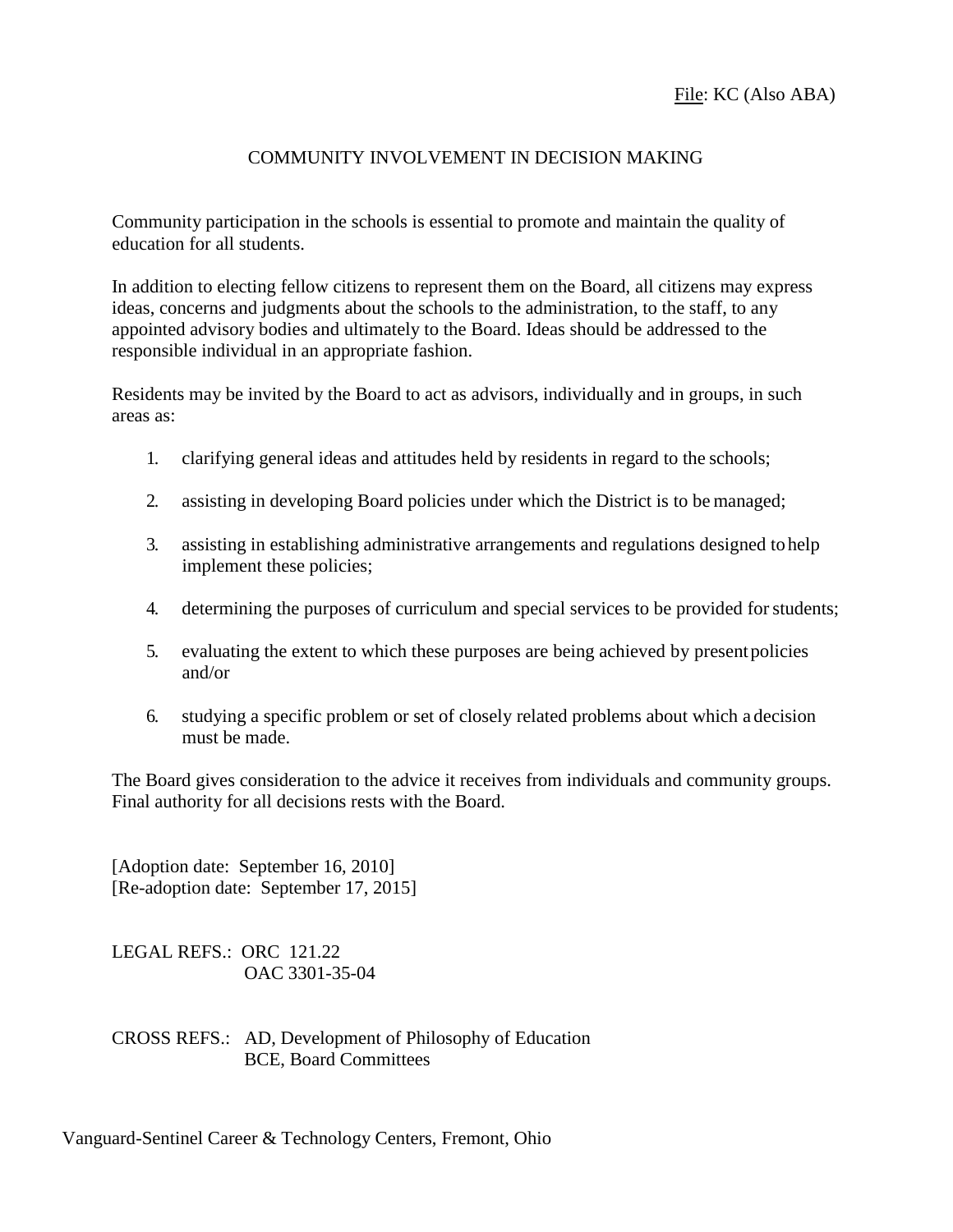## PUBLIC PARTICIPATION AT BOARD MEETINGS

All meetings of the Board and Board-appointed committees are open to the public.

Each person addressing the Board shall give his/her name and address. If several people wish to speak, each person is allotted five minutes until the total time of 15 minutes is used. During that period, no person may speak twice until all who desire to speak have had the opportunity to do so. Persons desiring more time should follow the procedure of the Board to be placed on the regular agenda. The period of public participation may be extended by a vote of the majority of the Board, present and voting.

Opportunities shall be given to the public to address regular or special meetings of the Board; however, the Board shall not be obligated to consider the problem or request of a petitioner unless the matter has been sent to each individual member of the Board or the Superintendent of the school in writing at least 48 hours in advance of the meeting, excluding Sundays and legal holidays.

Agendas are available to all those who attend Board meetings. The section on the agenda for public participation shall be indicated. Noted at the bottom of each agenda shall be a short paragraph outlining the Board's policy on public participation at Board meetings.

[Adoption date: August 20, 1992] [Re-adoption date: May 16, 2002] [Re-adoption date: September 16, 2010] [Re-adoption date: September 17, 2015]

LEGAL REFS.: ORC 121.22(C) 3313.20(A)

CROSS REFS.: BCE, Board Committees BD, School Board Meetings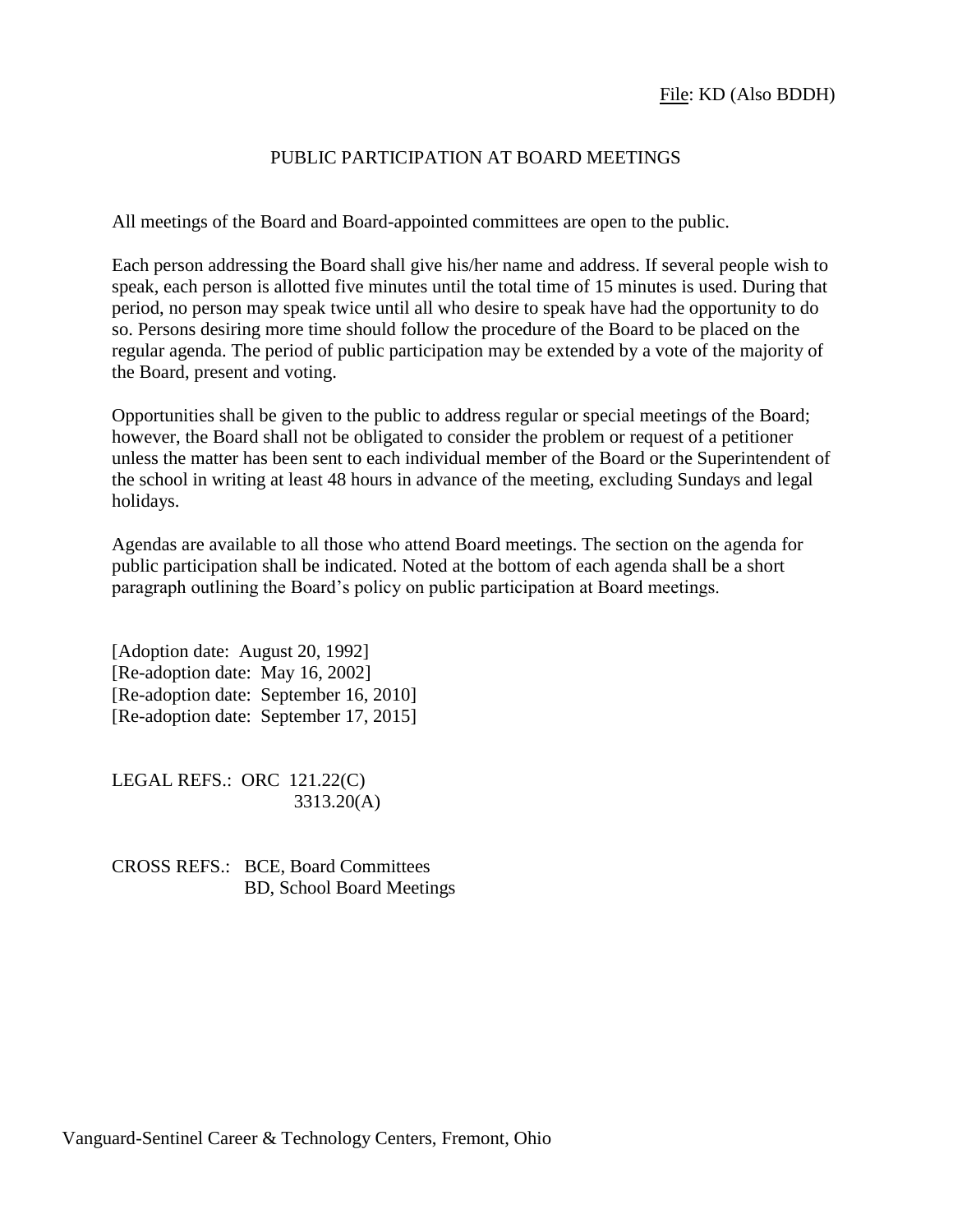### COMMUNITY INSTRUCTIONAL RESOURCES (Customer Services)

Helping each student develop to his/her full potential and to become a citizen contributing to the welfare of this community is an important objective of this District's educational program. The Board encourages administrative and instructional personnel to rely on the community as one of its educational resources. The administration directs community instructional resources designed to involve the citizens, institutions and environment of our community in the education of its young people.

One of the major purposes of a career-technical school is to provide the youth of the District the opportunity to learn job entry-level skills in any one of many possible careers. For students to fully develop these skills they need practical experience; thus, to the extent that it provides needed practical learning experiences, the District will permit students to do customer service work at a minimal shop fee under conditions prescribed by the Superintendent and staff.

[Adoption date: August 20, 1992] [Re-adoption date: May 16, 2002] [Re-adoption date: September 16, 2010] [Re-adoption date: September 17, 2015]

LEGAL REFS.: ORC 3315.07 OAC 3301-35-02; 3301-35-04; 3301-35-06

CROSS REFS.: DFG, Income from School Shop Sales and Services GBQ, Criminal Records Check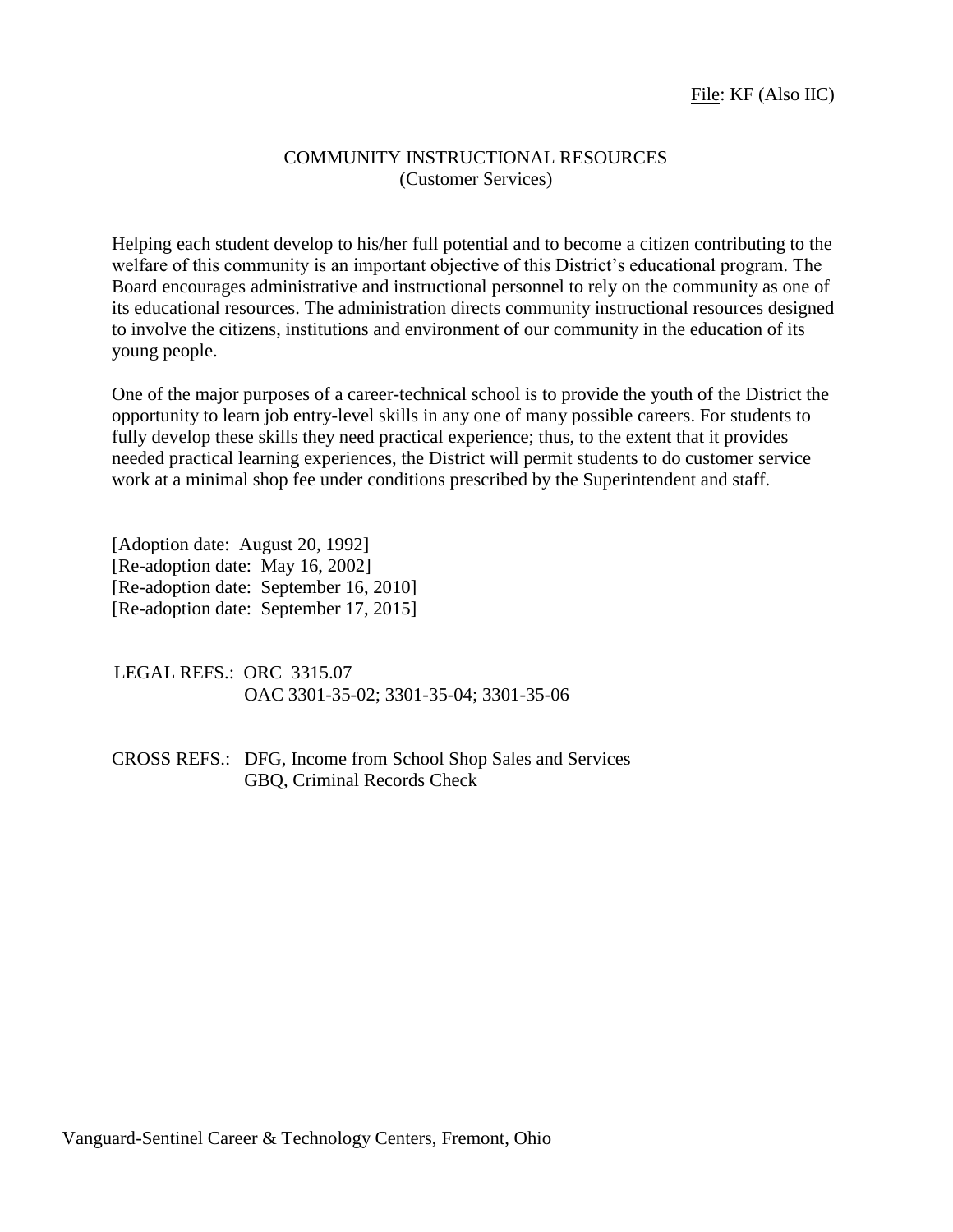### COMMUNITY USE OF SCHOOL PREMISES (Equal Access)

Although the basic purpose of public school premises is to provide the youth of the community a sound educational program, the complete function of education is not achieved until the school premises are made to serve the entire community. To accomplish this objective, when school premises are not in use for school purposes, the Board shall, upon payment of the prescribed fee and subject to the requirements of applicable regulations, permit the use of school premises for auxiliary, educational, recreational, cultural, civic, social, religious or other Board-approved purposes.

Authorization for use of school facilities shall not be considered as endorsement of, or approval of, the activity group or organization, nor the purposes they represent.

[Adoption date: August 20, 1992] [Re-adoption date: May 16, 2002] [Re-adoption date: September 16, 2010] [Re-adoption date: September 17, 2015]

LEGAL REFS.: The Elementary and Secondary Education Act; 20 USC 1221 et seq. Title VIII, Section 801 ORC 3311.215 3313.75; 3313.76; 3313.77; 3313.78; 3313.79 4303.26

CROSS REFS.: KGB, Public Conduct on District Property KI, Public Solicitations in the Schools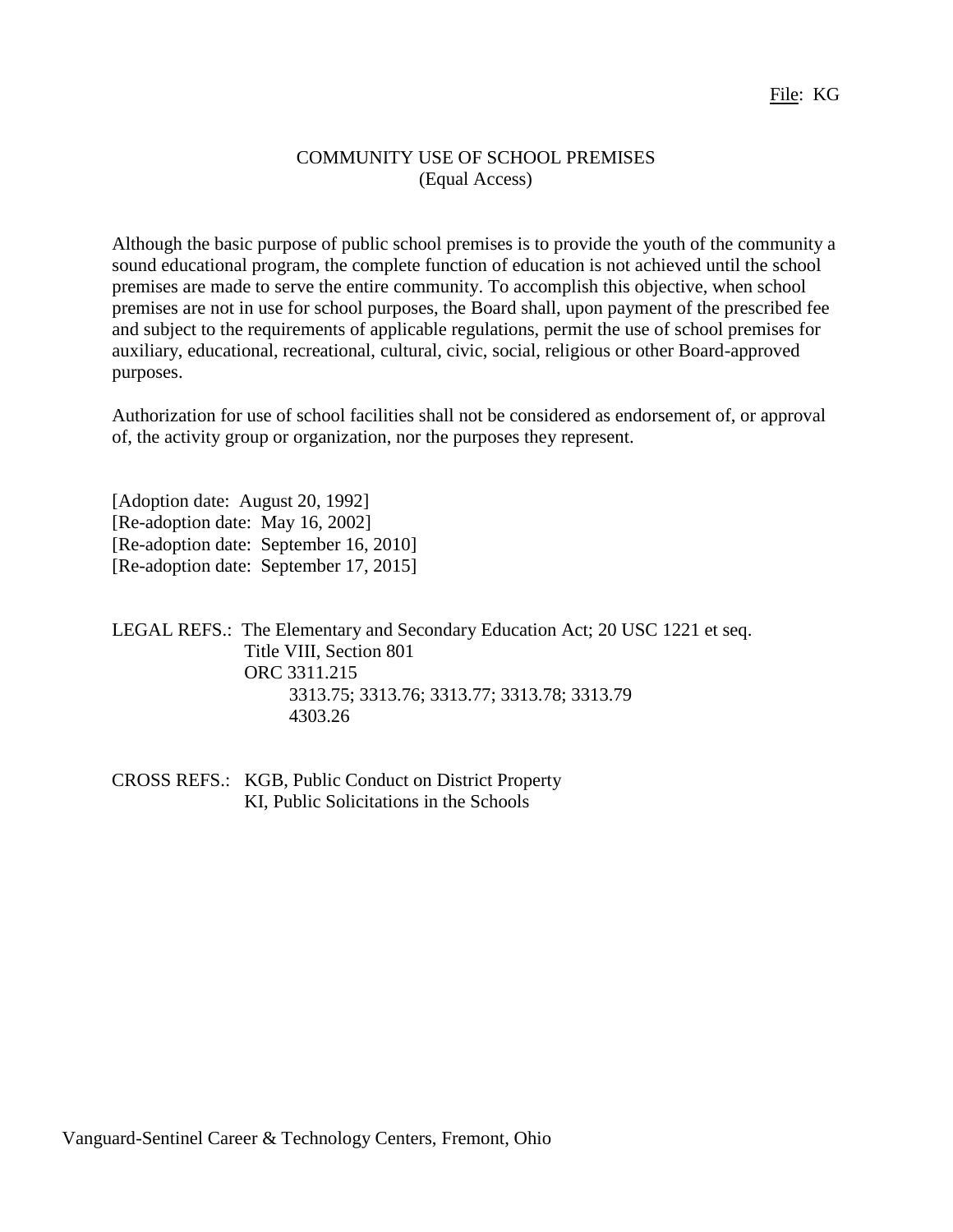## COMMUNITY USE OF SCHOOL PREMISES (Equal Access)

The premises of the Vanguard-Sentinel Career and Technology Centers shall be available for use by the public and groups affiliated with school programs as a community service.

Vanguard-Sentinel Career and Technology Centers premises may be used by groups upon application and approval of the Superintendent/designee within the following guidelines.

- 1. As a community service, the Board shall provide premises for use by community groups and local organizations within the limits of State law.
- 2. Application should be received at least one week prior to usage.
- 3. No smoking is allowed. No alcoholic beverages or drugs are allowed anywhere on school premises. (Violators shall be prosecuted.)
- 4. Laboratory areas are to be used only for educational purposes under the supervision of Vanguard-Sentinel personnel (i.e., adult education, seminars, workshops, etc.).
- 5. Application for and supervision of the group must be by a responsible adult.
- 6. Normally, the premises are available only during the hours of 3:00 p.m. until 10:00p.m. on a space available basis, Monday through Friday. Extra charges are made for custodial care if requested at other times.
- 7. The right to reject any or all applications is reserved.
- 8. There shall be no charge to school-related groups who are part of the Vanguard-Sentinel Career and Technology Centers. There is no charge for community groups or organizations that are nonprofit and do not charge participating individuals.
- 9. There is a rental charge for community groups or organizations that collect fees, tuition or otherwise charge participants and such groups are required to have a public liability policy. Liability insurance coverage shall be requested from all groups that are required to pay rent.
- 10. Kitchen facilities are to be used only by Vanguard-Sentinel food service personnel.
- 11. When meals are requested, the rental of either the cafeteria, Satellite Roomor Commons shall be included in the price of the meals.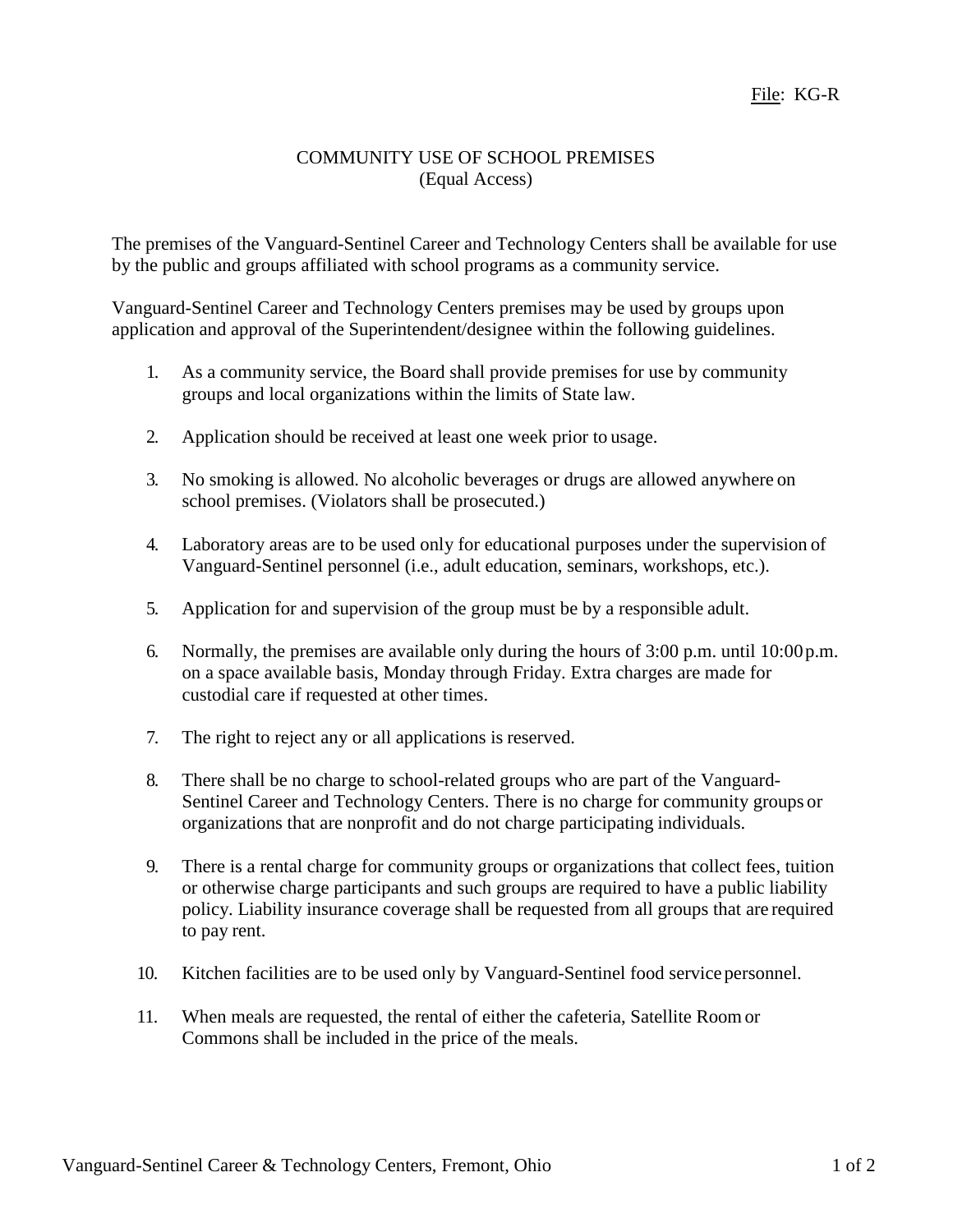File: KG-R

[Approval date: August 20, 1992] [Re-approval date: October16, 1997] [Re-approval date: May 16, 2002] [Re-approval date: September 16, 2010] [Re-approval date: September 17, 2015]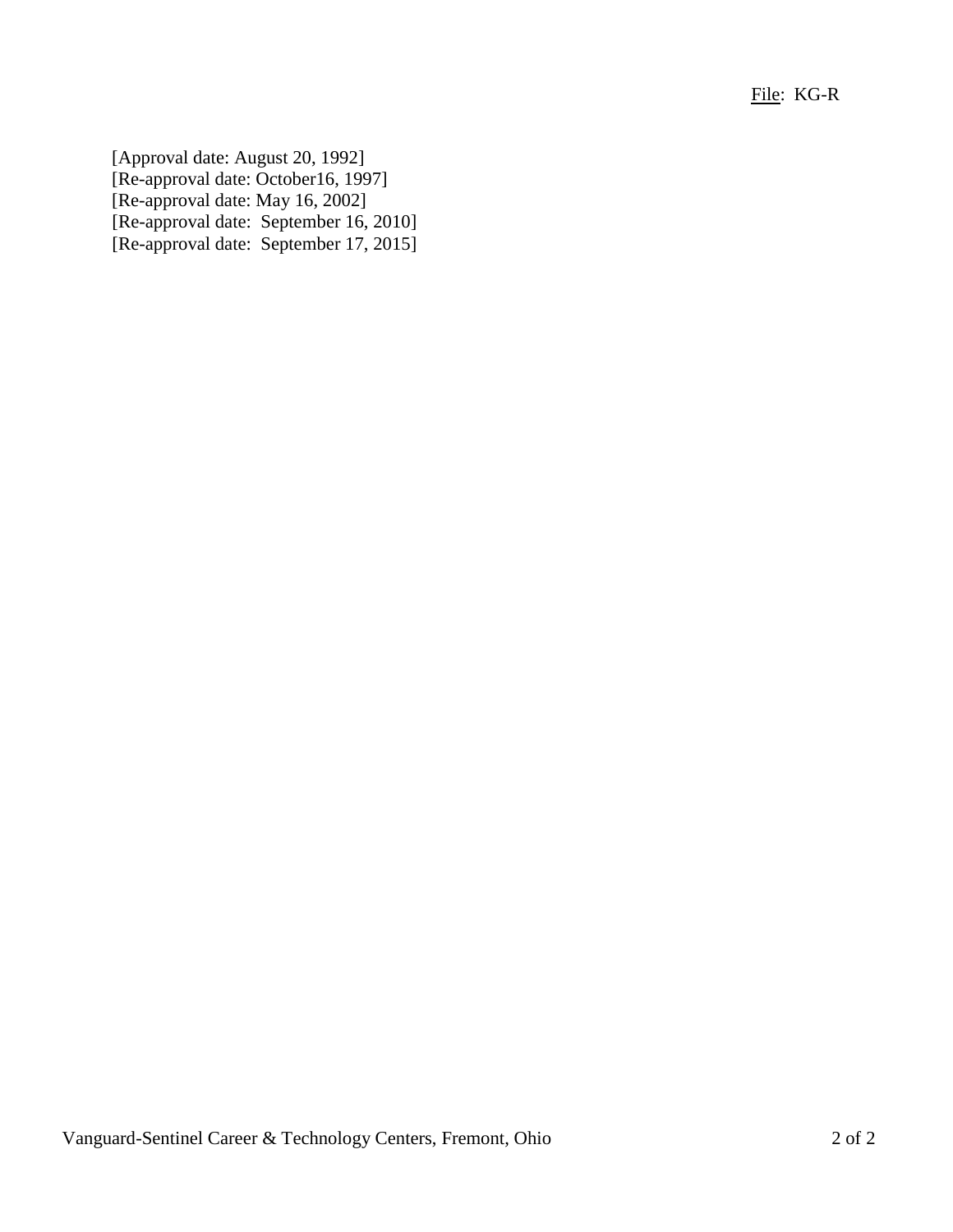### PUBLIC CONDUCT ON SCHOOL PROPERTY

All persons on school grounds are expected to abide by applicable laws, local ordinances, Board policies and building regulations.

No person on District property will assault, strike, threaten, menace or use improper, indecent or obscene language toward a teacher, instructor, other District employees or students at any time.

Unless otherwise permitted by law, no person is permitted to bring deadly weapons or dangerous ordnance into a school safety zone.

No person may disrupt, disturb or interfere with the teaching of any class of students or any other activity conducted in a school building or upon the campus or grounds at any time.

Whoever violates this policy and**/**or building regulations will be asked to leave the property by whoever is in charge. Should that person refuse, law enforcement officials will be called. If the offender should be a student, the person in charge should report the student to the director. The administration cooperates in any prosecution pursuant to the criminal laws of the state and local ordinances.

[Adoption date: August 20, 1992] [Re-adoption date: May 16, 2002] [Re-adoption date: June 16, 2005] [Re-adoption date: September 16, 2010] [Re-adoption date: September 17, 2015]

LEGAL REFS.: Gun-Free Schools Act; 20 USC 8921 ORC 2903.13; 2903.22 2911.21 2917.11 2923.1212; 2923.122 3313.20(A)

CROSS REFS.: GBCB, Staff Conduct IGD, Cocurricular and Extracurricular Activities JFC, Student Conduct (Zero Tolerance) KG, Community Use of School Premises (Equal Access) KGC, No Tobacco Use on District Property KK, Visitors to the Schools

Vanguard-Sentinel Career & Technology Centers, Fremont, Ohio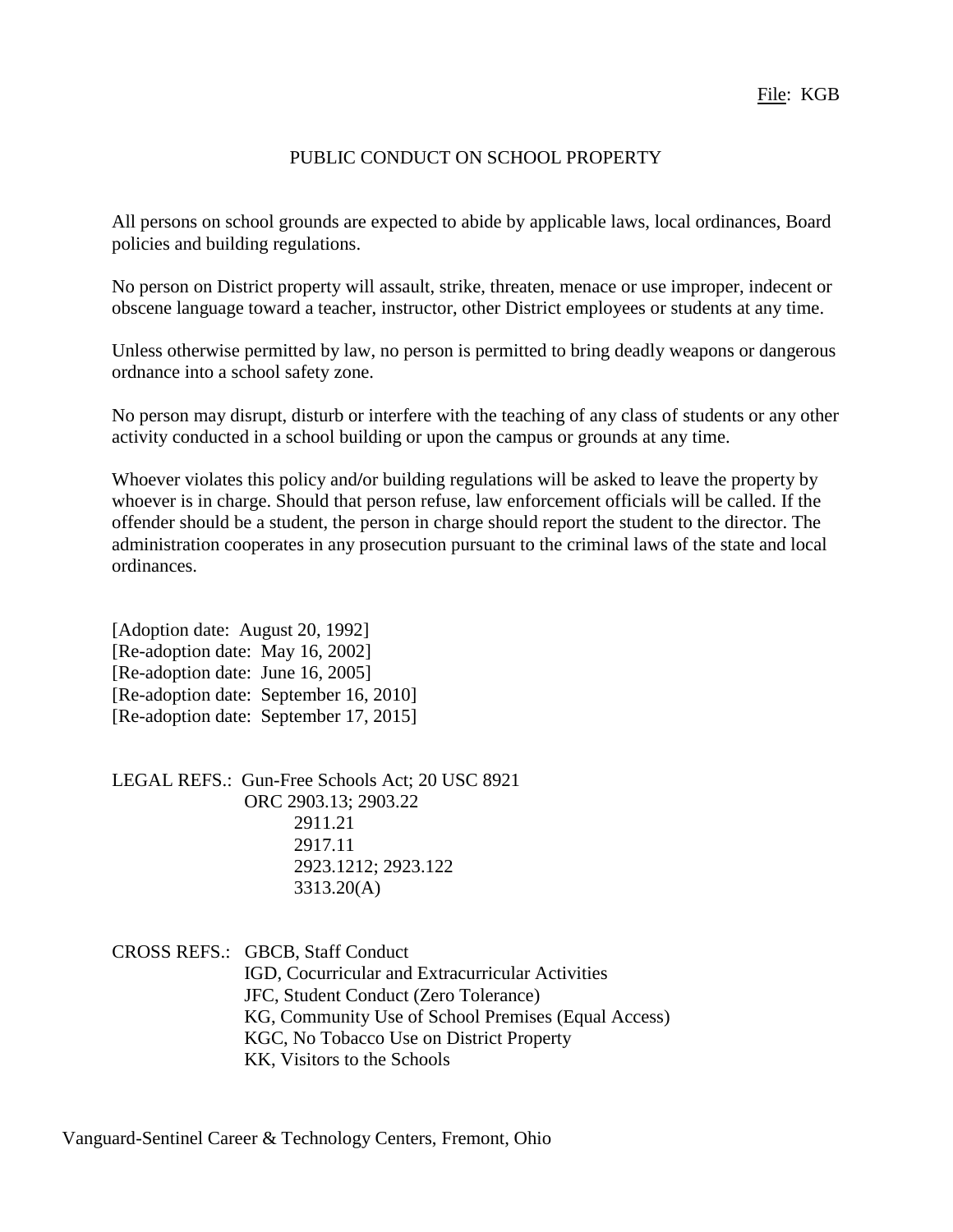# NO TOBACCO USE ON DISTRICT PROPERTY

The Board has a duty to protect and promote the health and well-being of all students and staff. The Board is acutely aware of the serious health risks associated with the use of tobacco products, both to users and nonusers, and that most tobacco use begins by the age of 18. The Board recognizes that staff and school visitors serve as role models to students and, therefore, adopts this 100% tobacco-free District policy to endorse a healthy lifestyle and prevent tobacco use.

For the purpose of this policy, "tobacco" is defined to include any lighted or unlighted cigarette, cigar, pipe, bidi, clove cigarette and any other smoking product, and spit tobacco, also known as smokeless, dip, chew and snuff, in any form.

For the purpose of this policy, electronic cigarettes are considered "tobacco."

#### Tobacco Use Prohibited

No volunteer or school visitor is permitted to smoke, inhale, dip or chew tobacco at any time, including non-school hours:

- 1. in any building, facility or vehicle owned, leased, rented or chartered by the District or
- 2. on school grounds or parking lots.

#### Tobacco Advertisements and Promotions

Tobacco advertising is prohibited on school grounds, in all school-sponsored publications and at all school-sponsored events. Tobacco promotional items that promote the use of tobacco products, including clothing, bags, lighters and other personal articles, are not permitted on school grounds, in school vehicles or at school-sponsored events.

### Providing Notice

"No Tobacco" signs will be posted throughout the District at entrances and other appropriate locations in all academic buildings and administrative spaces. District vehicles will display the international "No Smoking" insignia. Announcements will be made at all school functions where deemed appropriate. School programs will include a written reminder of the no tobacco use on District property policy.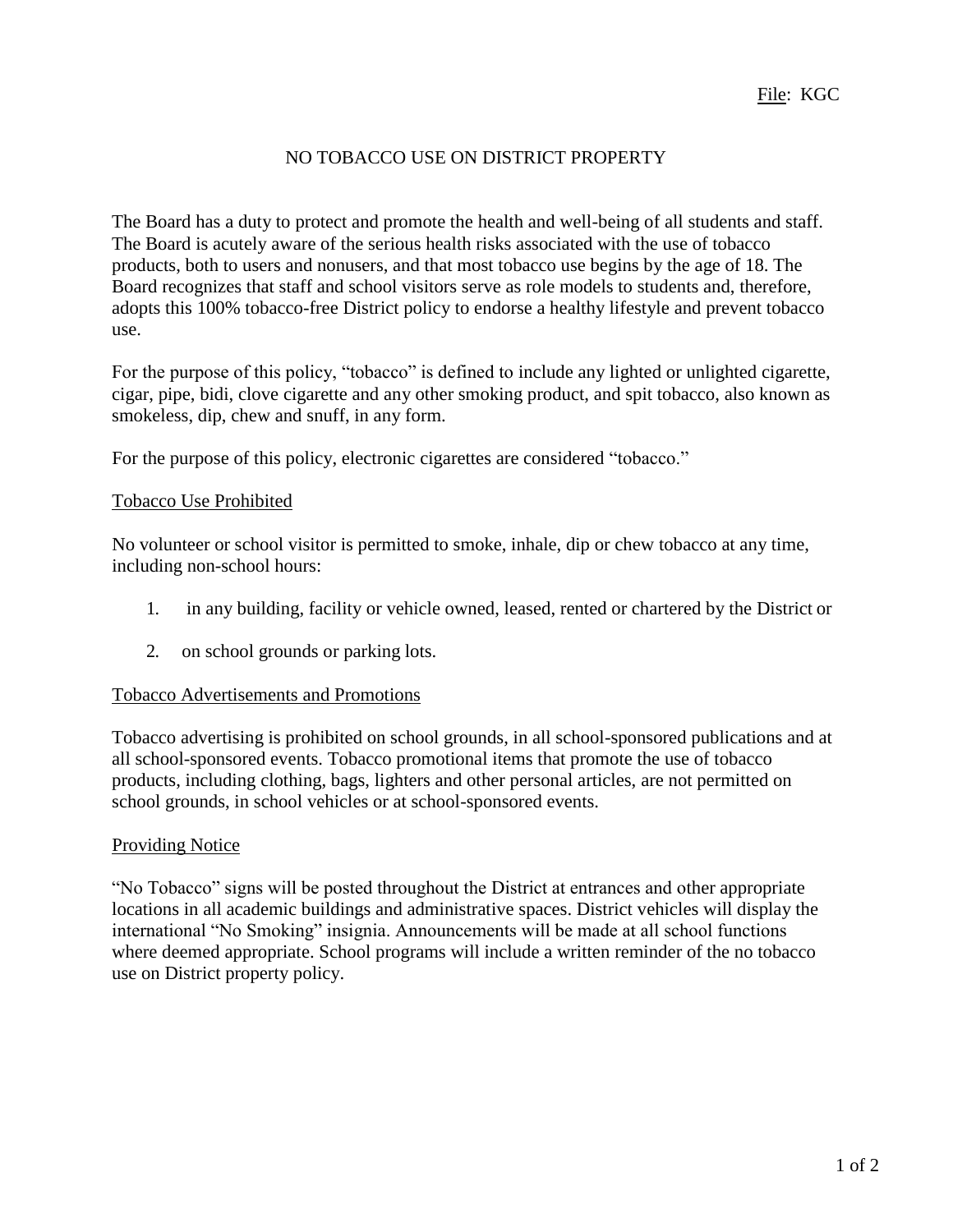## Enforcement

Citizens failing to comply with this policy are educated as to State law and the Board's policy on smoking. Persons refusing to extinguish smoking materials are directed to leave school property and may be fined by the Ohio Department of Health or its designees.

[Adoption date: May 16, 2002] [Re-adoption date: June 16, 2005] [Re-adoption date: August 16, 2007] [Re-adoption date: September 16, 2010] [Re-adoption date: September 17, 2015]

- LEGAL REFS.: The Elementary and Secondary Education Act; 20 USC 1221 et seq. Goals 2000: Educate America Act; 20 USC 6081 through 6084 ORC 3313.20 3794.01; 3794.02; 3794.04; 3794.06 OAC 3301-35-02; 3301-35-05
- CROSS REFS.: GBK, No Tobacco Use on District Property by Staff Members JFCG, Tobacco Use by Students KGB, Public Conduct on District Property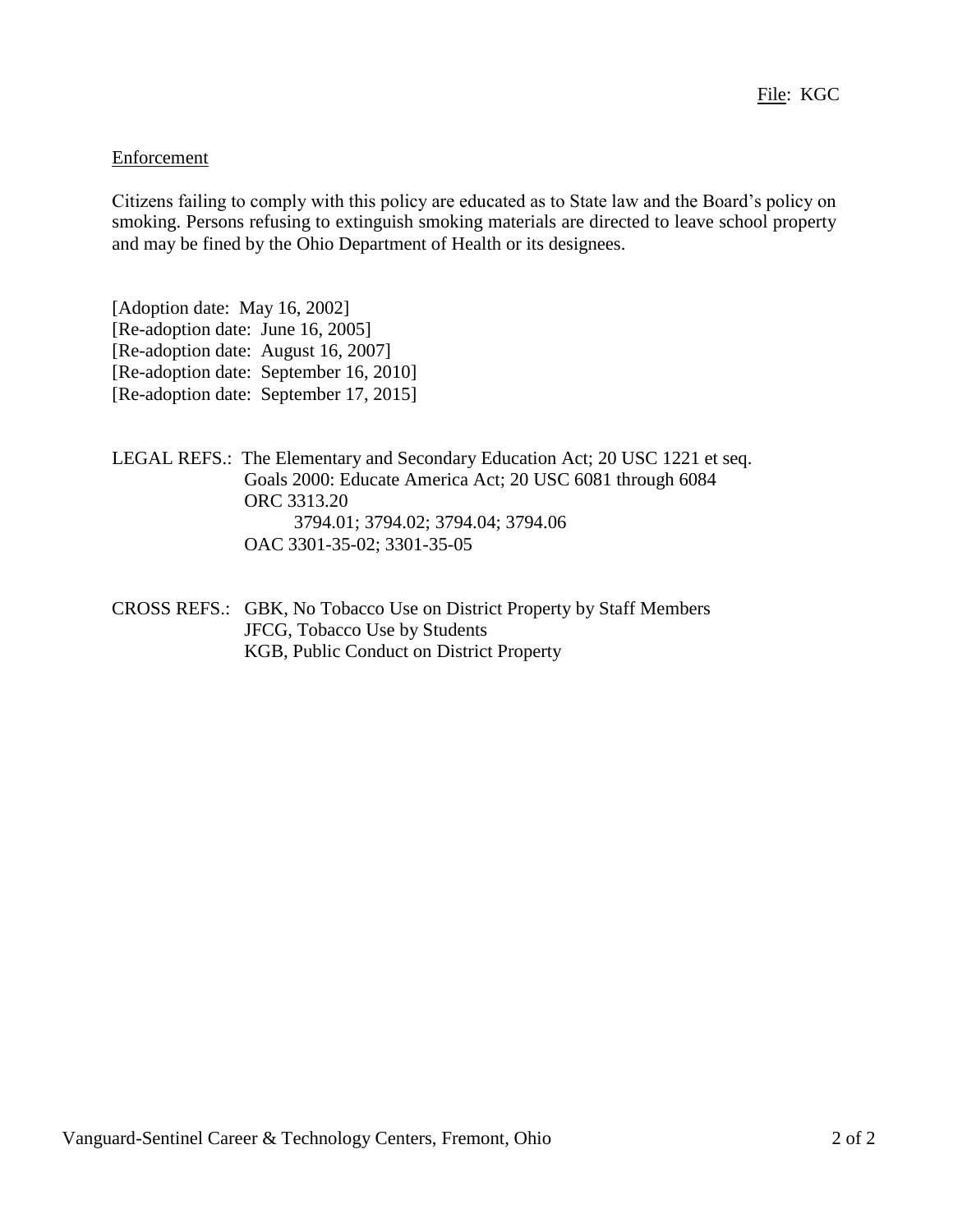# PUBLIC GIFTS TO THE DISTRICT

Gifts, grants or bequests are accepted by the Board, provided the conditions of acceptance do not remove any portion of the control of the District from the Board.

Any person or organization desiring to give a gift or make a grant or bequest to the Board must contact the Superintendent who submits the request to the Board.

Proposals for giving funds, equipment or materials to the District with a "matching" agreement or restriction are discouraged. Acceptance of donated equipment or materials may depend upon the compliance with, or experience related to, the Board's policy of standardizing materials and equipment.

Gifts of major pieces of equipment to be used in a vocational instructional program shall be entered on equipment inventory and handled as all other equipment with regard to use, repair, maintenance and ultimate disposal.

Gifts of supply items, other types of consumable instructional items or materials shall be used the same as purchased items by the department for which they were donated.

Whenever the District has an established project, contributions that reduce the cost or hasten the completion are welcome.

[Adoption date: August 20, 1992] [Re-adoption date: May 16, 2002] [Re-adoption date: June 16, 2005] [Re-adoption date: September 16, 2010] [Re-adoption date: September 17, 2015]

LEGAL REFS.: ORC 9.20 3313.17; 3313.36

CROSS REFS.: BHD, Board Member Compensation and Expenses FEE, Site Acquisition Procedure

Vanguard-Sentinel Career & Technology Centers, Fremont, Ohio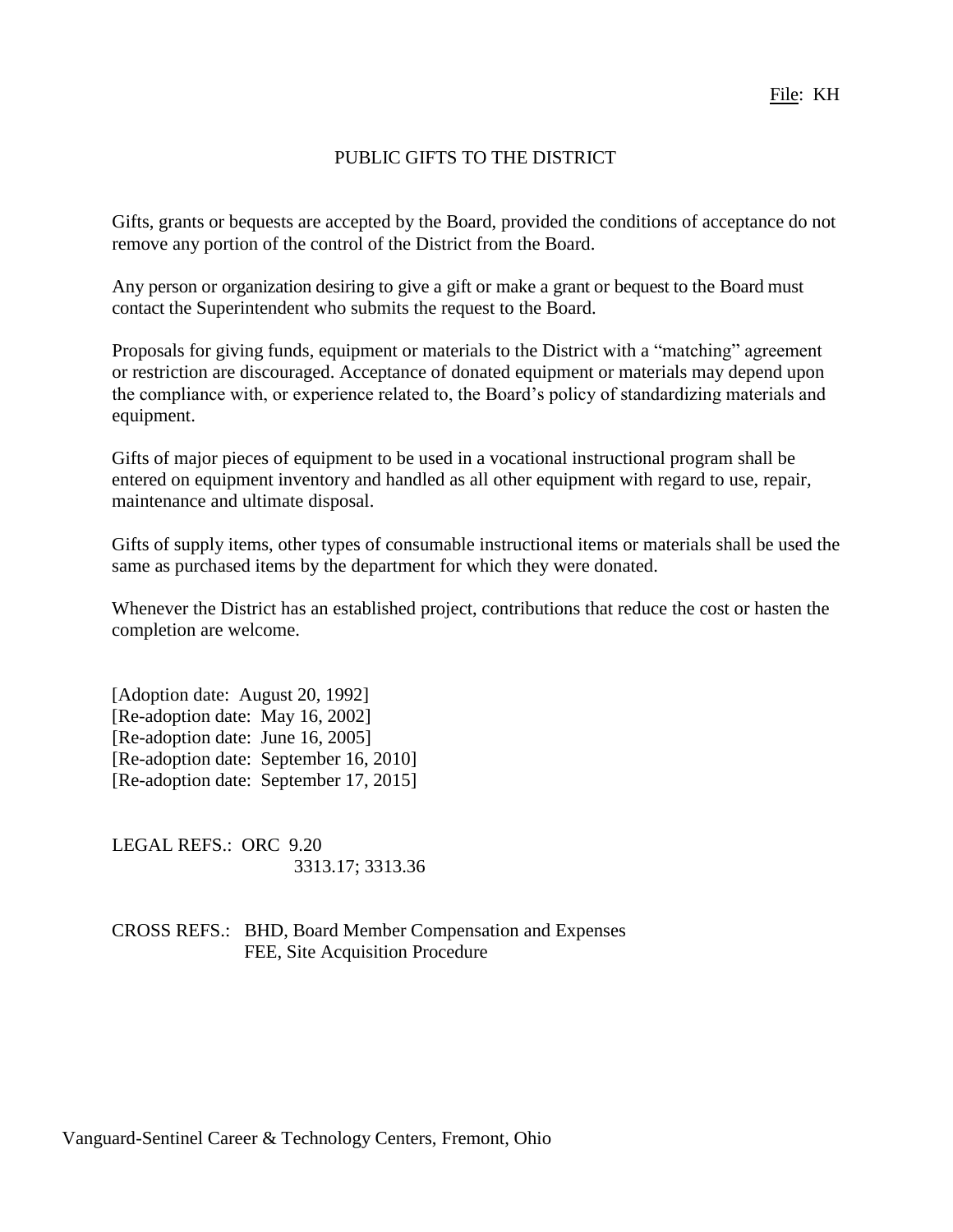# PUBLIC SOLICITATIONS IN THE SCHOOLS

No person may sell or offer for sale within school buildings or on school property any articles or services or solicit contributions except those approved by the Superintendent or the Board. This policy does not prohibit any school fundraising activity authorized by the Superintendent or other appropriate building administrator.

Salespeople representing educational companies may be granted the opportunity to speak to teachers by making arrangements through the director's office. Such appointments must not interfere with the classroom work of the teachers.

The school directory or lists of students are not made available to any outside person or agency for a profit-making purpose.

[Adoption date: June 16, 2005] [Re-adoption date: September 16, 2010] [Re-adoption date: September 17, 2015]

LEGAL REFS.: ORC 2921.43 3319.321

CROSS REF.: GBI, Staff Gifts and Solicitations KG, Community Use of School Premises (Equal Access) KK, Visitors to the Schools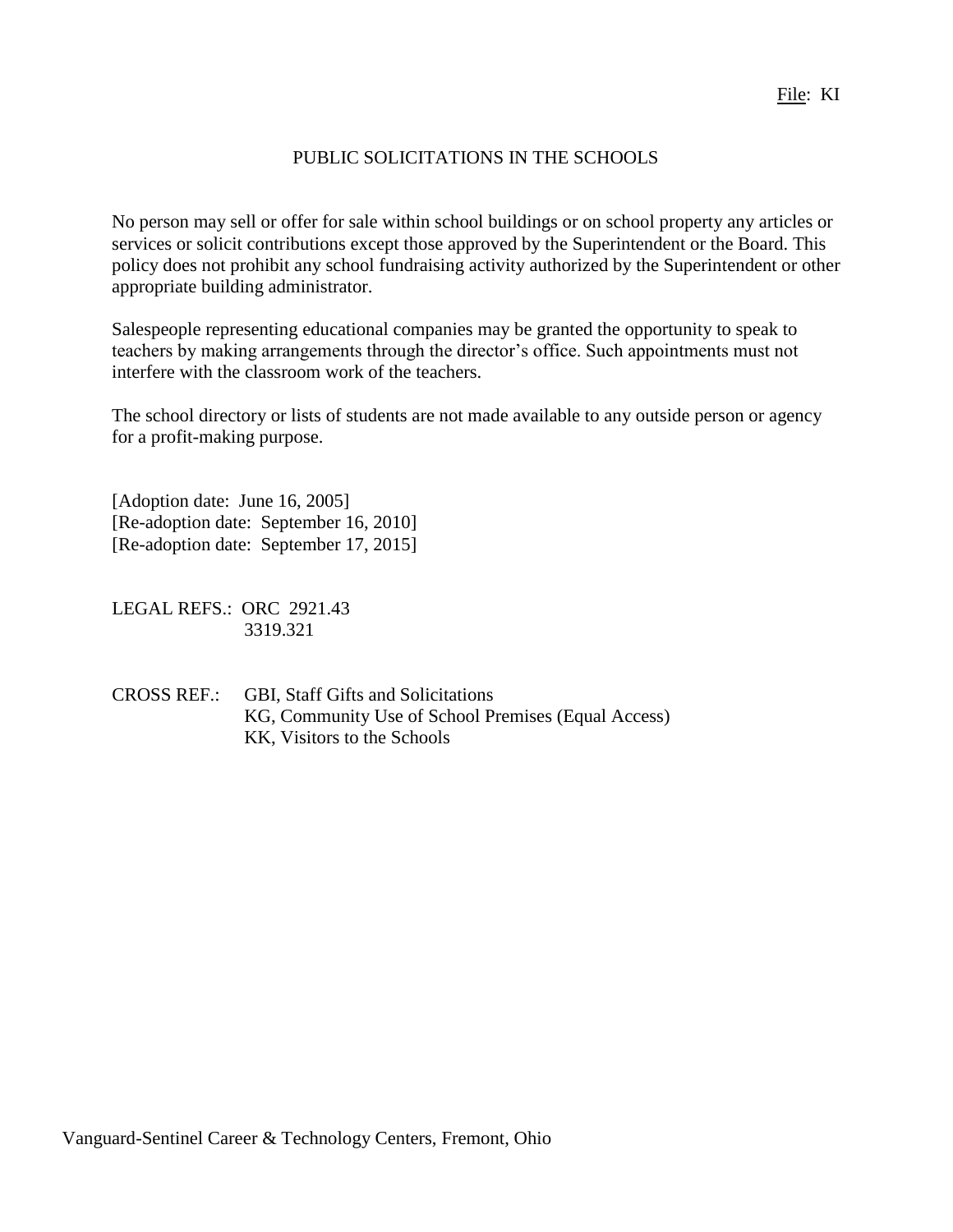## ADVERTISING IN THE SCHOOLS

Notices, advertisements or written matter of any nature on behalf of persons or organizations not officially connected with the District shall not be distributed or displayed in any school building or on District property without permission of the Superintendent. All notices, including those by personnel, shall be approved by the building director and, in case of doubt, by the Superintendent.

[Adoption date: June 16, 2005] [Re-adoption date: September 16, 2010] [Re-adoption date: September 17, 2015]

LEGAL REFS.: ORC 3313.20; 3313.47

CROSS REF.: EDE, Computer/Online Services (Acceptable Use and Internet Safety)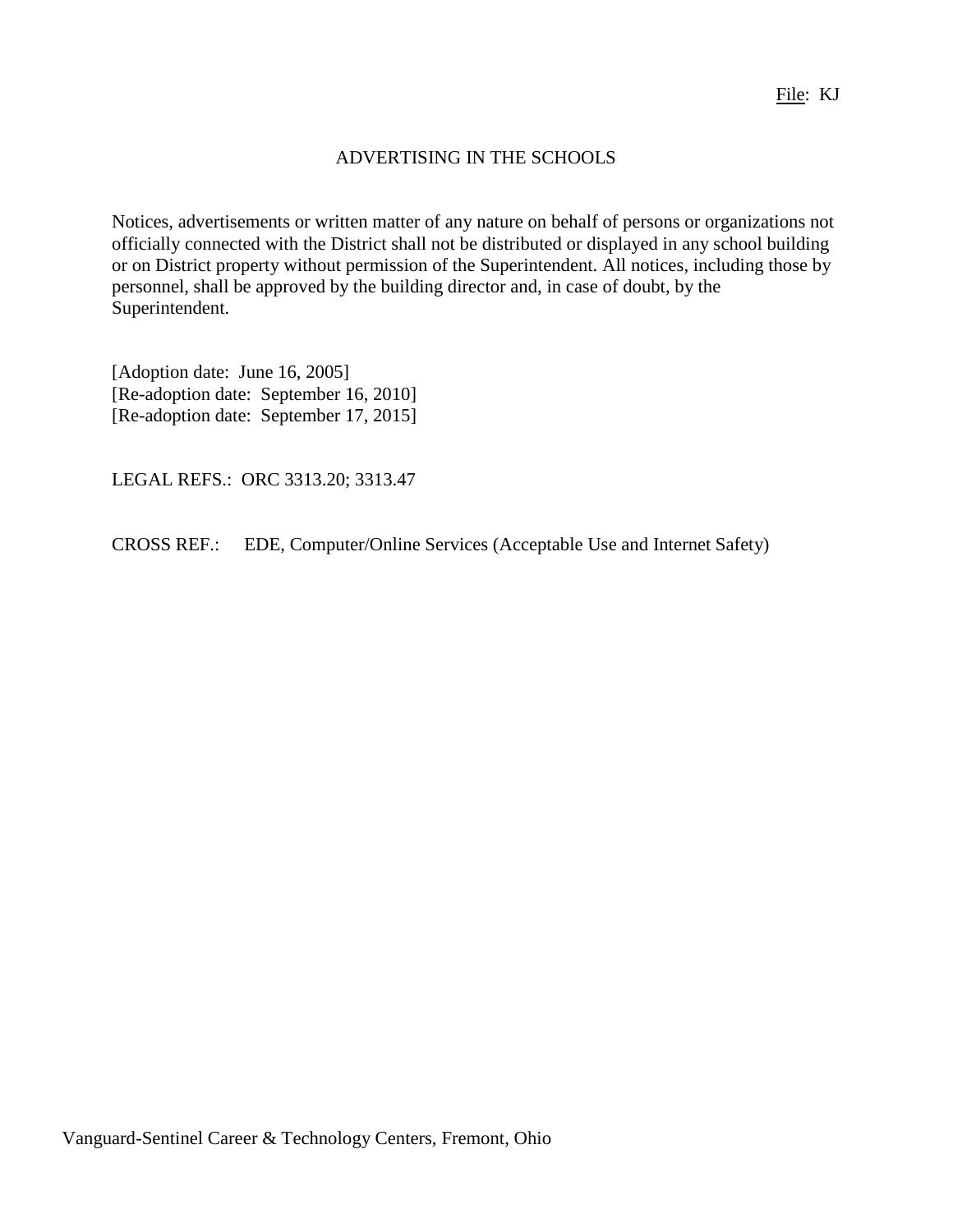# VISITORS TO THE SCHOOLS

The Board encourages parents and other citizens of the District to visit classrooms to observe the work of the schools and to learn what the schools are doing. Visits should be scheduled with the teacher, in advance, to avoid any unnecessary disruption to classroom instruction or activities.

To maintain the safety of students and staff and to ensure that no unauthorized persons enter buildings, all visitors must first report to the main office to receive authorization to visit. (Authorization is not needed for school programs, assemblies and graduations.)

All participants and spectators of school programs, assemblies and graduations are expected to abide by all applicable laws, local ordinances, Board policies and District and building regulations pertaining to public conduct on District property.

Directors and their designees are authorized to take appropriate action to prevent and remove, if necessary, unauthorized persons from entering District buildings, loitering on the grounds and/or creating disturbances anywhere on District property.

[Adoption date: June 16, 2005] [Re-adoption date: September 16, 2010] [Re-adoption date: September 17, 2015]

LEGAL REF.: ORC 3313.20(A)

CROSS REFS.: KGB, Public Conduct on District Property KI, Public Solicitations in the Schools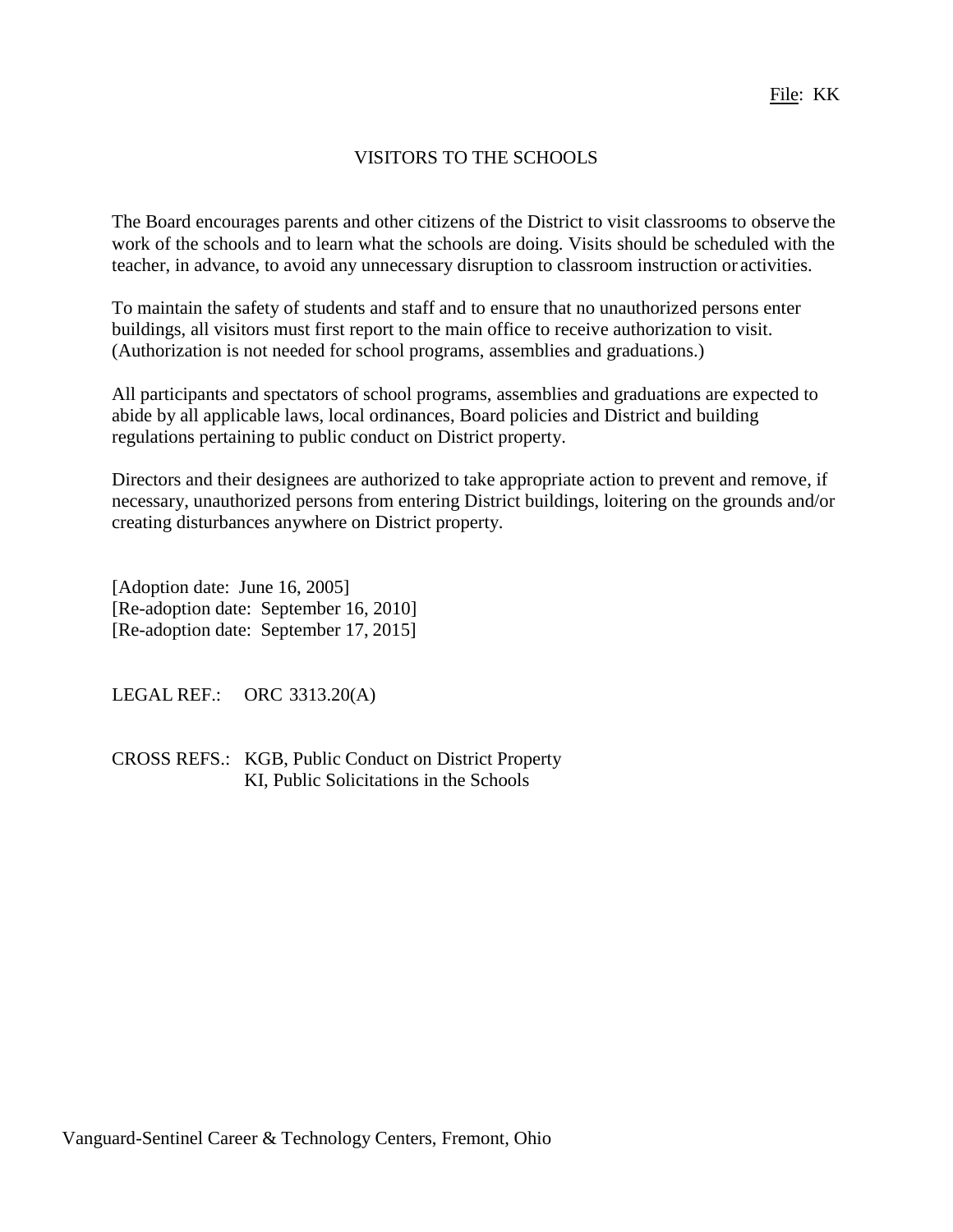### RECRUITERS IN THE SCHOOLS

All recruiters, employment**,** charitable and educational, are treated uniformly in the conduct of on-campus student recruitment. Scheduling of recruiting visits to the District is announced to the student body in advance. The District provides at least two opportunities per school year for recruiters to present information in person to all students in grades nine through 12, individually or in a group setting.

All group meetings are to be scheduled through the director's office. Classroom teachers who schedule recruiters as a career awareness activity should coordinate these activities through the director's office.

In order to maintain the privacy of its students, the Board prohibits the disclosure of any student list to any commercial organization which intends to use the list for commercial purposes. "Student list" is defined as Board-approved directory information. "Commercial organization" is defined as any entity which is a for-profit organization. "Commercial purpose" is defined as any activity which is an attempt to solicit business for profit.

Names and addresses of students in grades 10 through 12 must be released to a recruiting officer of the armed forces unless a parent or student (age 18 or older) submits a written request not to release the information.

[Adoption date: June 16, 2005] [Re-adoption date: September 16, 2010] [Re-adoption date: September 17, 2015] [Re-adoption date: January 17, 2019]

LEGAL REFS.: The Elementary and Secondary Education Act; 20 USC 1221 et seq. 20 USC 7908 Family Educational Rights and Privacy Act; 20 USC Section 1232g National Defense Authorization Act: 10 USC 503: (P.L. No. 107) ORC 149.41; 149.43 1347.01 et seq. 3313.471 3317.031 3319.32; 3319.321

3321.12; 3321.13 3331.13

CROSS REFS.: JO, Student Records JOA, Student Surveys KBA, Public's Right to Know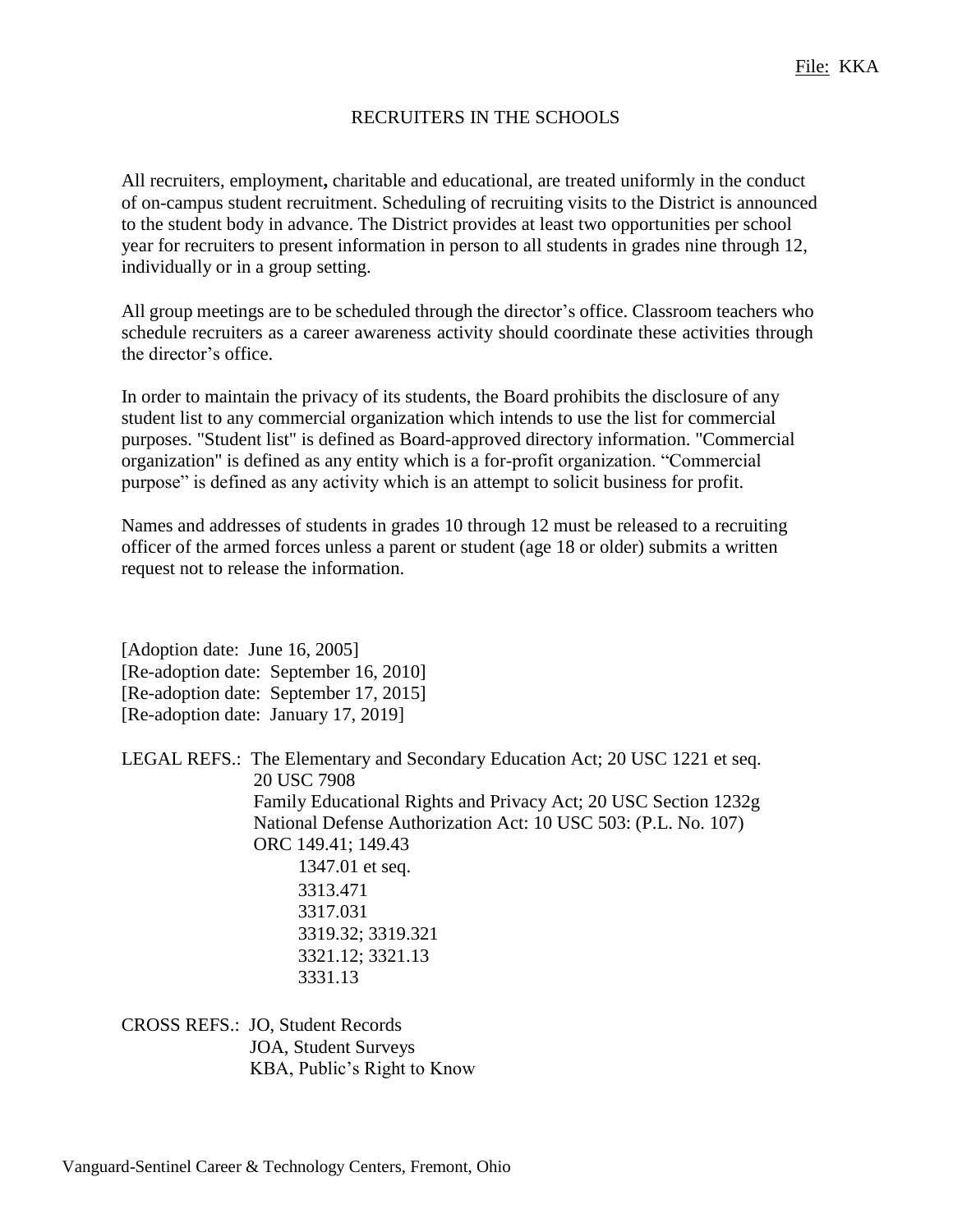## PUBLIC COMPLAINTS

Constructive criticism of the District is welcomed by the Board. Although no member of the community is denied the right to bring his/her complaints to the Board, he/she is referred to the proper administrative channels for solution before investigation or action by the Board. Exceptions may be made when the complaints concern Board actions or Board operations.

The Board believes that complaints and grievances are best handled and resolved as close to their origin as possible. The staff should be given the opportunity to consider the issues and attempt to resolve the problems prior to involvement by the Board. The proper channeling of complaints involving instruction, discipline or learning materials is employee, director, Superintendent and then the Board.

If a complaint that was presented to the Board and referred through the proper channels is resolved before it comes back to the Board, a report of the disposition of the matter is made to the Board and then placed in the official files.

The Board expects the staff to receive complaints courteously and to make a proper reply to the complainant.

Matters referred to the Superintendent and/or Board may be asked to be submitted in writing and are expected to be specific in terms of the action desired.

[Adoption date: September 16, 2010] [Re-adoption date: September 17, 2015]

LEGAL REFS.: ORC 121.22 149.43

CROSS REFS.: KLB, Public Complaints About the Curriculum or Instructional Materials KLD, Public Complaints About District Personnel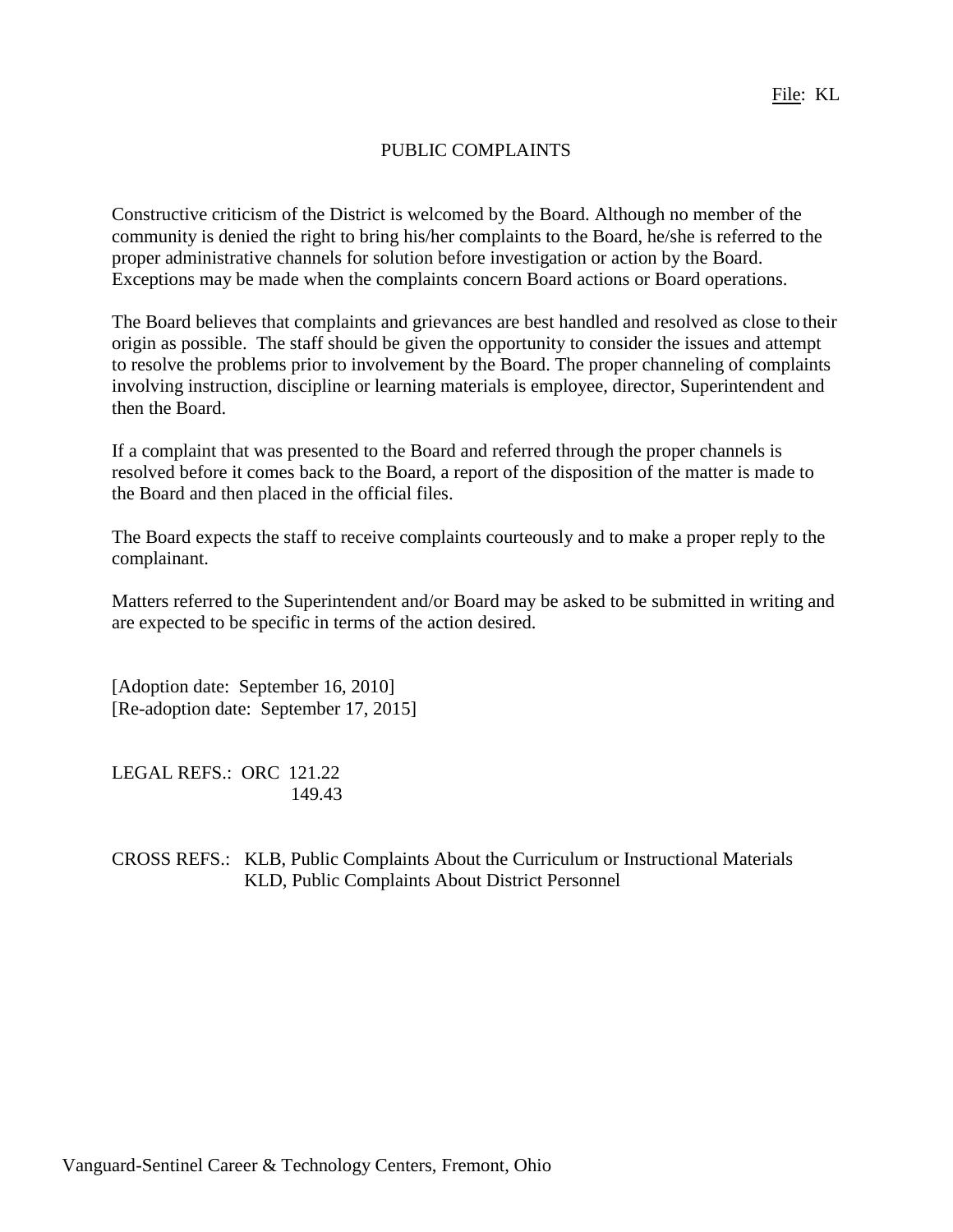# PUBLIC COMPLAINTS ABOUT THE CURRICULUM OR INSTRUCTIONAL MATERIALS

The Board recognizes the need and right of students to free access to many different types of books and materials. It also recognizes the right of the certificated staff to select books and other materials supportive of the Board's educational philosophy and goals.

Criticism of a book or other materials used in the District may be expected from time to time. In such instances, the following guidelines shall apply.

- 1. If a parent requests that his/her own child not read a given book, the teacher and/or school administrator should resolve the issue, perhaps by arranging for use of alternative material meeting essentially the same instructional purpose.
- 2. The Board does not permit any individual or group to exercise censorship over instructional materials and library collections, but it recognizes that, at times, a reevaluation of certain material may be desirable. Should an individual or group ask to have any book or other material withdrawn from school use, the following steps are taken.
	- A. The person who objects to the book or other material is asked to sign a complaint on a standard form documenting his/her criticism.
	- B. Following receipt of the formal complaint, the Superintendent provides for a reevaluation of the material in question. He/She arranges for the appointment of a review committee to consider the complaint.
	- C. The Superintendent reviews the complaint and the committee's re-evaluation and renders a decision in the matter. Should the decision be unsatisfactory to the complainant, it may be appealed to the Board.

The Board assumes final responsibility for all books and instructional materials which it makes available to students, and it holds its certificated staff accountable for their proper selections. The Board also recognizes rights of individual parents with respect to controversial materials used by their own children and provides for the re-evaluation of materials in library collections upon formal request.

[Adoption date: August 20, 1992] [Re-adoption date: May 16, 2002] [Re-adoption date: September 16, 2010] [Re-adoption date: September 17, 2015]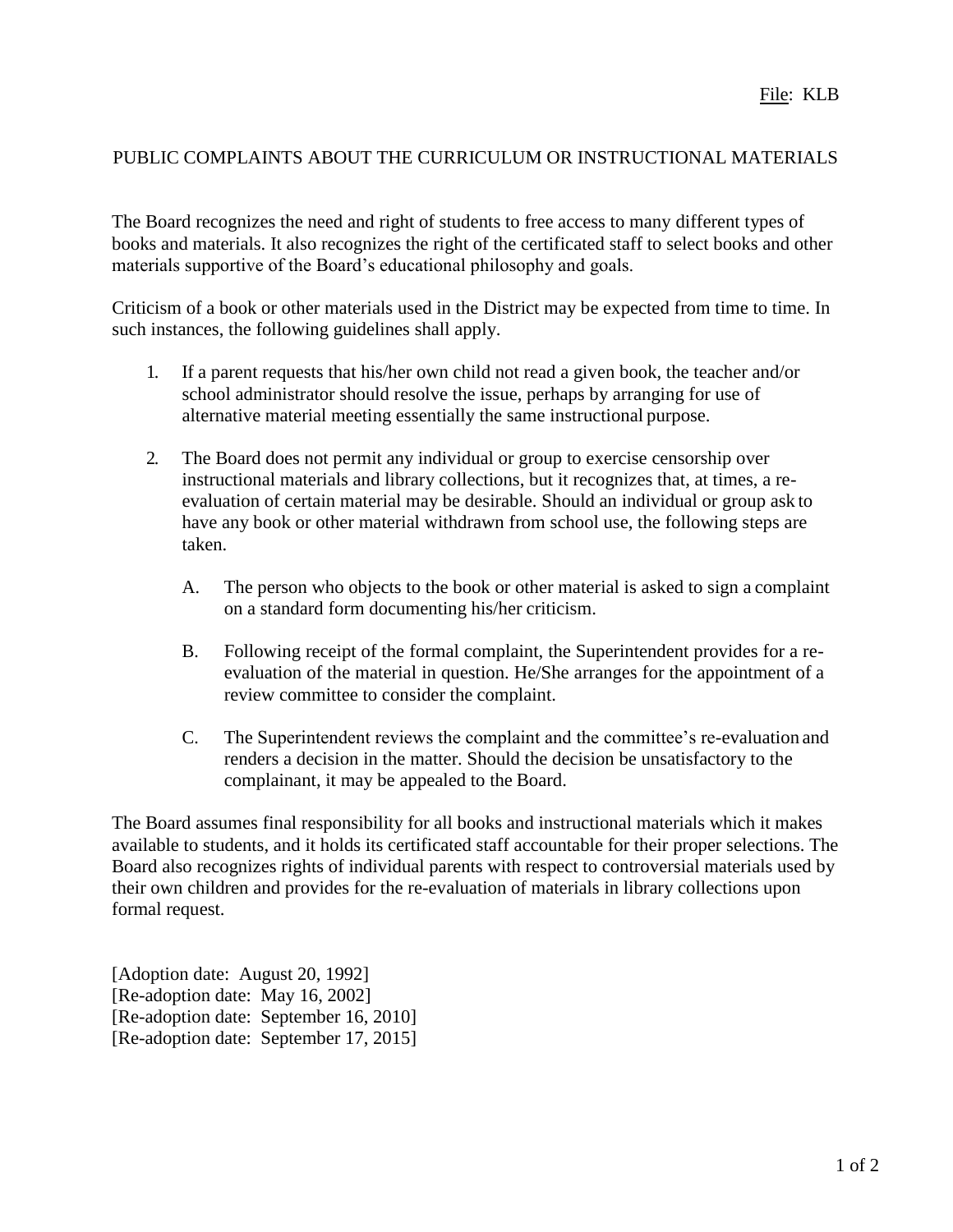### File: KLB

LEGAL REFS.: ORC 121.22 3329.07; 3329.08; 3329.09

CROSS REFS.: IIA, Instructional Materials IIAA, Textbook Selection and Adoption KL, Public Complaints KLD, Public Complaints About District Personnel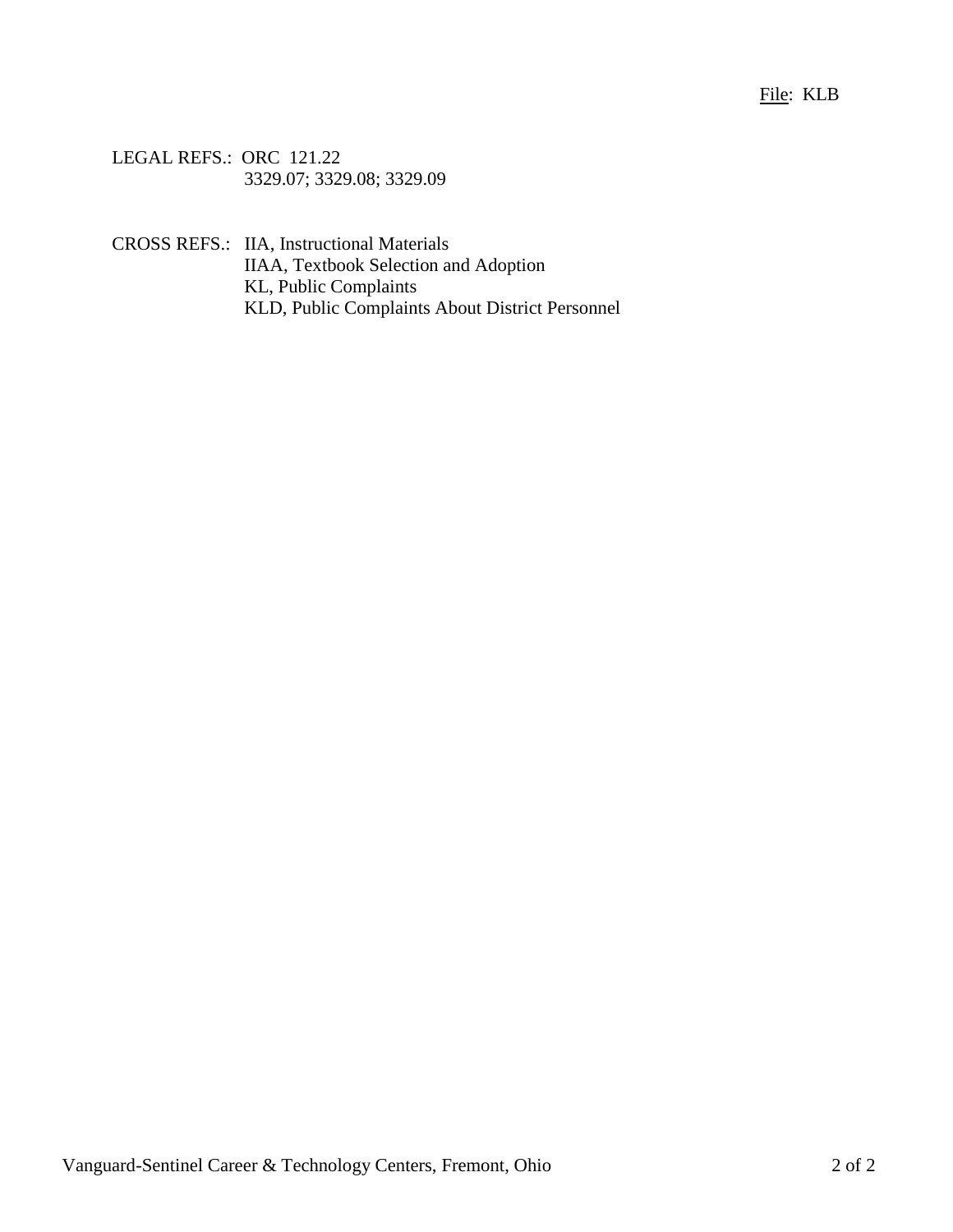### CITIZEN'S REQUEST FOR RECONSIDERATION OF LIBRARY/CURRICULUM MATERIALS

| <u> 1989 - Johann Stoff, amerikansk politiker (d. 1989)</u>                                                                                                                                                                    |  |  |
|--------------------------------------------------------------------------------------------------------------------------------------------------------------------------------------------------------------------------------|--|--|
| Author Leadership and the contract of the contract of the contract of the contract of the contract of the contract of the contract of the contract of the contract of the contract of the contract of the contract of the cont |  |  |
| Title                                                                                                                                                                                                                          |  |  |
|                                                                                                                                                                                                                                |  |  |
|                                                                                                                                                                                                                                |  |  |
|                                                                                                                                                                                                                                |  |  |
|                                                                                                                                                                                                                                |  |  |
|                                                                                                                                                                                                                                |  |  |
|                                                                                                                                                                                                                                |  |  |
|                                                                                                                                                                                                                                |  |  |
|                                                                                                                                                                                                                                |  |  |
| 1. To what do you object? (Be specific, cite pages, frames) _____________________                                                                                                                                              |  |  |
| <u> 1989 - Johann Stoff, deutscher Stoff, der Stoff, der Stoff, der Stoff, der Stoff, der Stoff, der Stoff, der S</u>                                                                                                          |  |  |
| 2. What do you believe might be the result of reading or seeing this material?                                                                                                                                                 |  |  |
| ,我们也不能在这里的时候,我们也不能会在这里,我们也不能会在这里,我们也不能会在这里的时候,我们也不能会在这里的时候,我们也不能会在这里的时候,我们也不能会在这里<br>3. For what age group do you recommend this material? __________________________                                                          |  |  |
| 4. Is there anything good about this material?                                                                                                                                                                                 |  |  |
|                                                                                                                                                                                                                                |  |  |
|                                                                                                                                                                                                                                |  |  |
|                                                                                                                                                                                                                                |  |  |
|                                                                                                                                                                                                                                |  |  |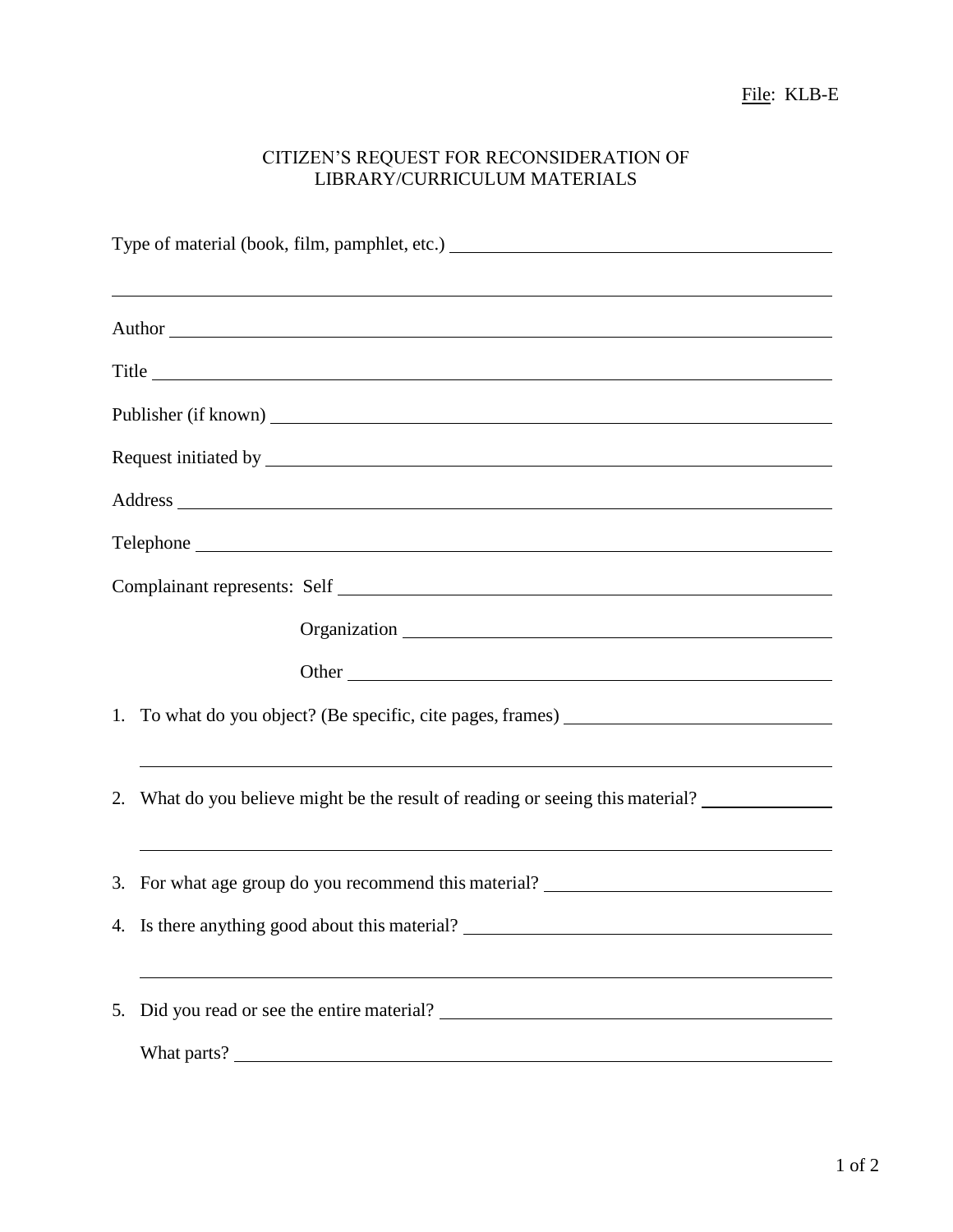- 6. Are you aware of the judgment of this material by professional critics?
- 7. What do you believe is the theme of this material?
- 8. What would you like your school to do about this material?
	- [ ] Do not assign it to my child.
	- [ ] Withdraw it from all students as well as my child.
	- [ ] Restrict it to more mature students.
	- [ ] Send it back for reevaluation.

Signature of Complainant

<u> 1980 - Johann Barbara, martxa alemaniar amerikan a</u>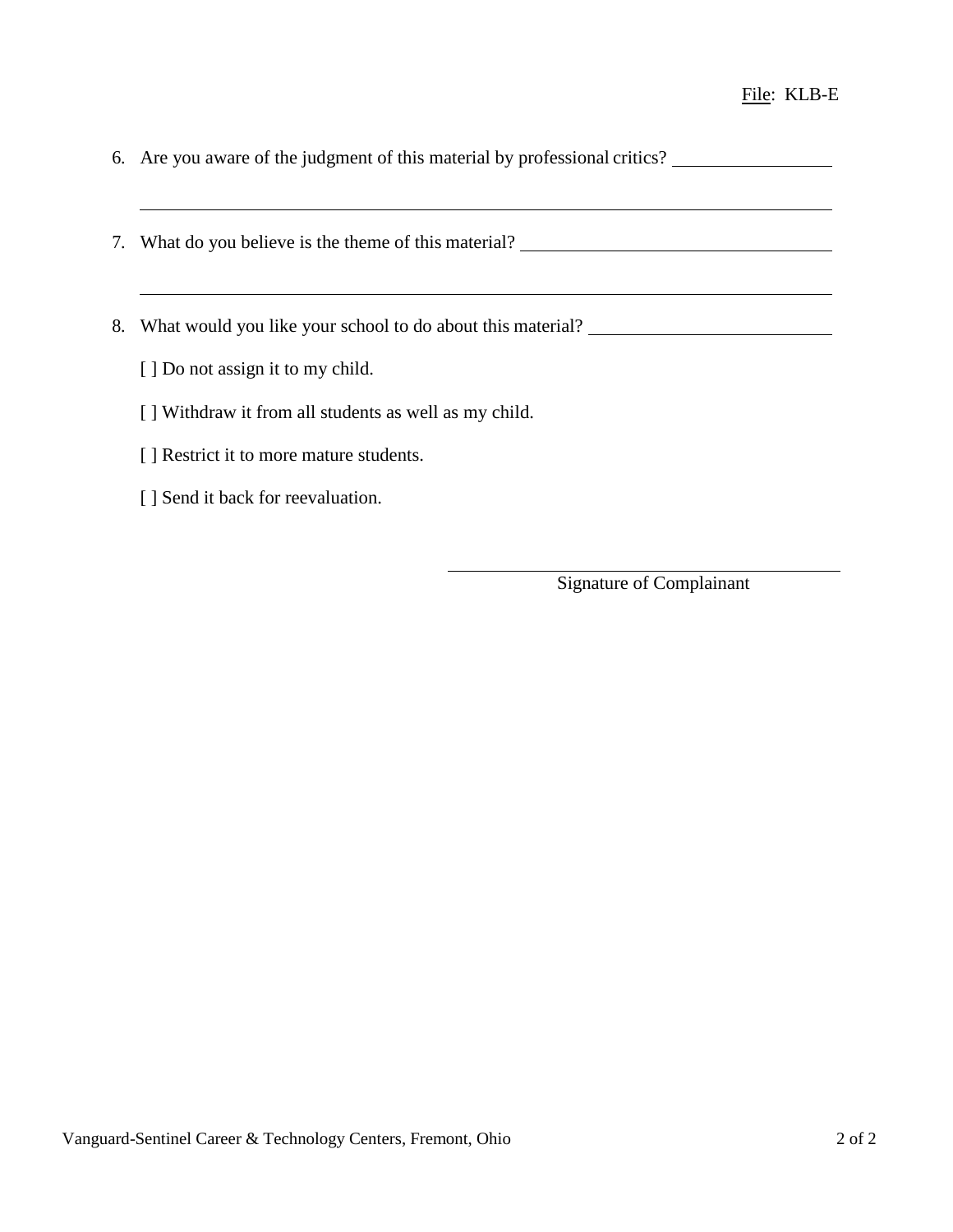### PUBLIC COMPLAINTS ABOUT DISTRICT PERSONNEL

Complaints about personnel are investigated fully and fairly. Before any such complaint is investigated, it may be asked to be submitted in writing and signed. Anonymous complaints are disregarded.

Whenever a complaint is made directly to the Board as a whole or to a Board member as an individual, it is referred to the school administration for study and possible solution.

The Superintendent develops, for approval by the Board, procedures that ensure prompt and fair attention to complaints against school personnel. The procedure requires that an employee who is the object of a complaint be informed promptly and be afforded the opportunity to present the facts as he/she sees them.

If it appears necessary, the administration, the person who made the complaint or the employee involved may request an audience with the Board in executive session. Statutory restrictions on executive sessions are observed. Any Board action on the matter is taken in public session.

[Adoption date: September 16, 2010] [Re-adoption date: September 17, 2015]

LEGAL REFS.: ORC 121.22 149.43

CROSS REFS.: BDC, Executive Sessions BDDH, Public Participation at Board Meetings (Also KD) GBL, Personnel Records KL, Public Complaints KLB, Public Complaints About the Curriculum or Instructional Materials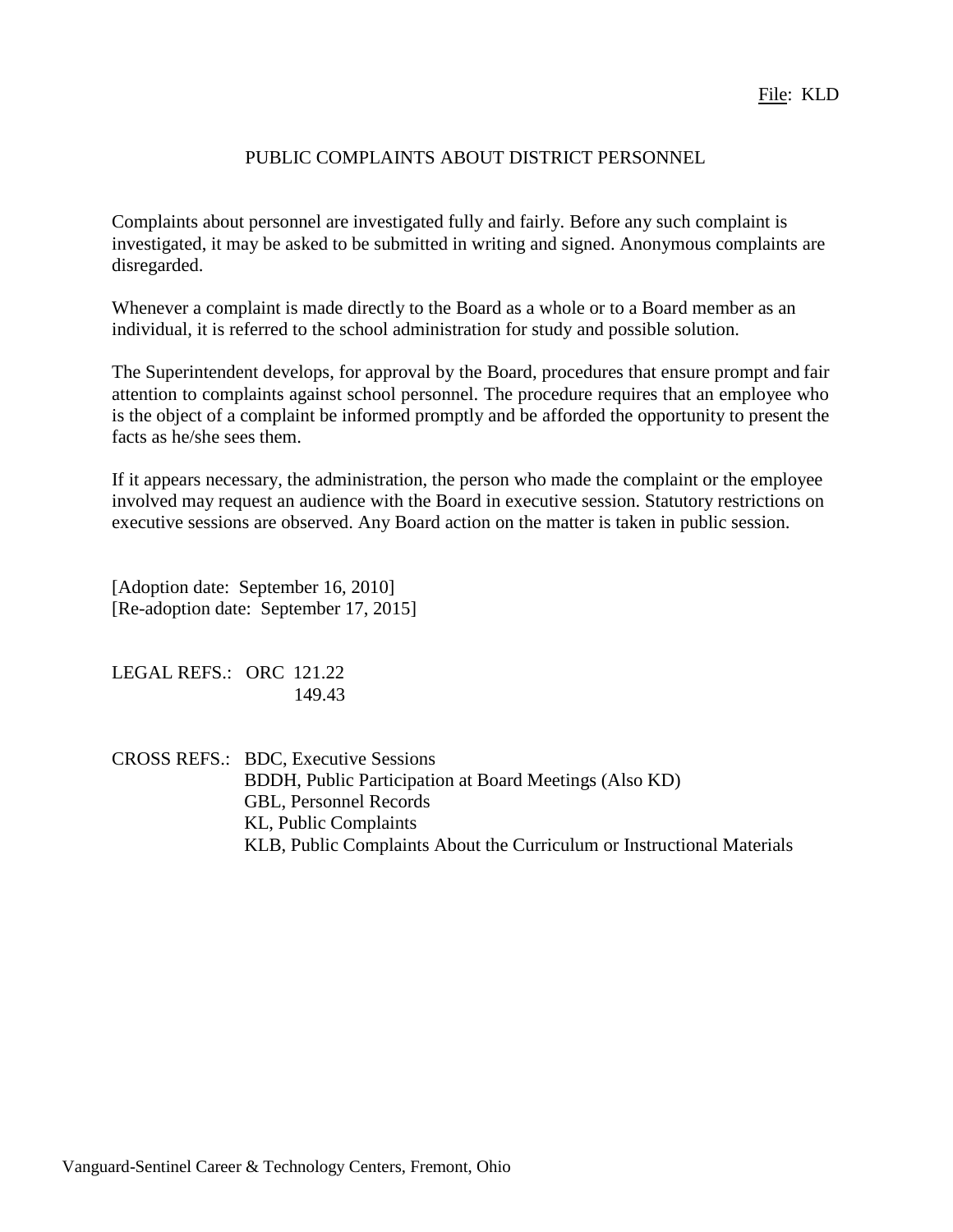# PUBLIC COMPLAINTS ABOUT DISTRICT PERSONNEL

The following procedures are to ensure that a citizen's complaint is given respectful attentionand that the integrity of the educational program is upheld. "Complaint" in this regulation is restricted in meaning to that criticism of a particular employee by a citizen of the District which includes or implies a demand for action by District authorities. Other comments and suggestions are referred informally to appropriate personnel.

- 1. If a complaint comes first to the person against whom it is directed, he/she listens and may try to resolve the difficulty by explaining the background and educational purpose involved. If the complaint remains unsatisfied, the employee refers the complainant to the building director or other immediate supervisor to have his/her views considered further. Whether the complaint terminates with the individual staff member involved or seems likely to go further, the staff member immediately informs his/her supervisor of the complaint.
- 2. If a complaint comes first to the director or other supervisor of the person criticized, the director or supervisor should make no commitments, admissions of guilt or threats. If the complaint involves a particular employee, the supervisor should suggest a conference between the complainant and the employee criticized and should informthat employee immediately of the complaint. If the complainant has already met with the employee criticized and remains unsatisfied, the supervisor should invite the complainant to file the complaint in writing.
- 3. If a complaint comes first to any other school employee, that employee refers the complainant to the person criticized or to his/her immediate supervisor and immediately informs both.
- 4. No further action on the complaint should be taken unless the complainant submits the complaint in writing.
- 5. When a written complaint is received, the director or other supervisor schedules a conference with the complainant, the person criticized and, if advisable, the department chairman or other personnel who, in the opinion of either the supervisor or the person criticized, could contribute to a resolution of the problem.
- 6. If the complainant is not satisfied with the results of the conference above, he/she should then be referred to the Superintendent, who may handle the complaint personally or refer it to other personnel, as he/she may see fit.